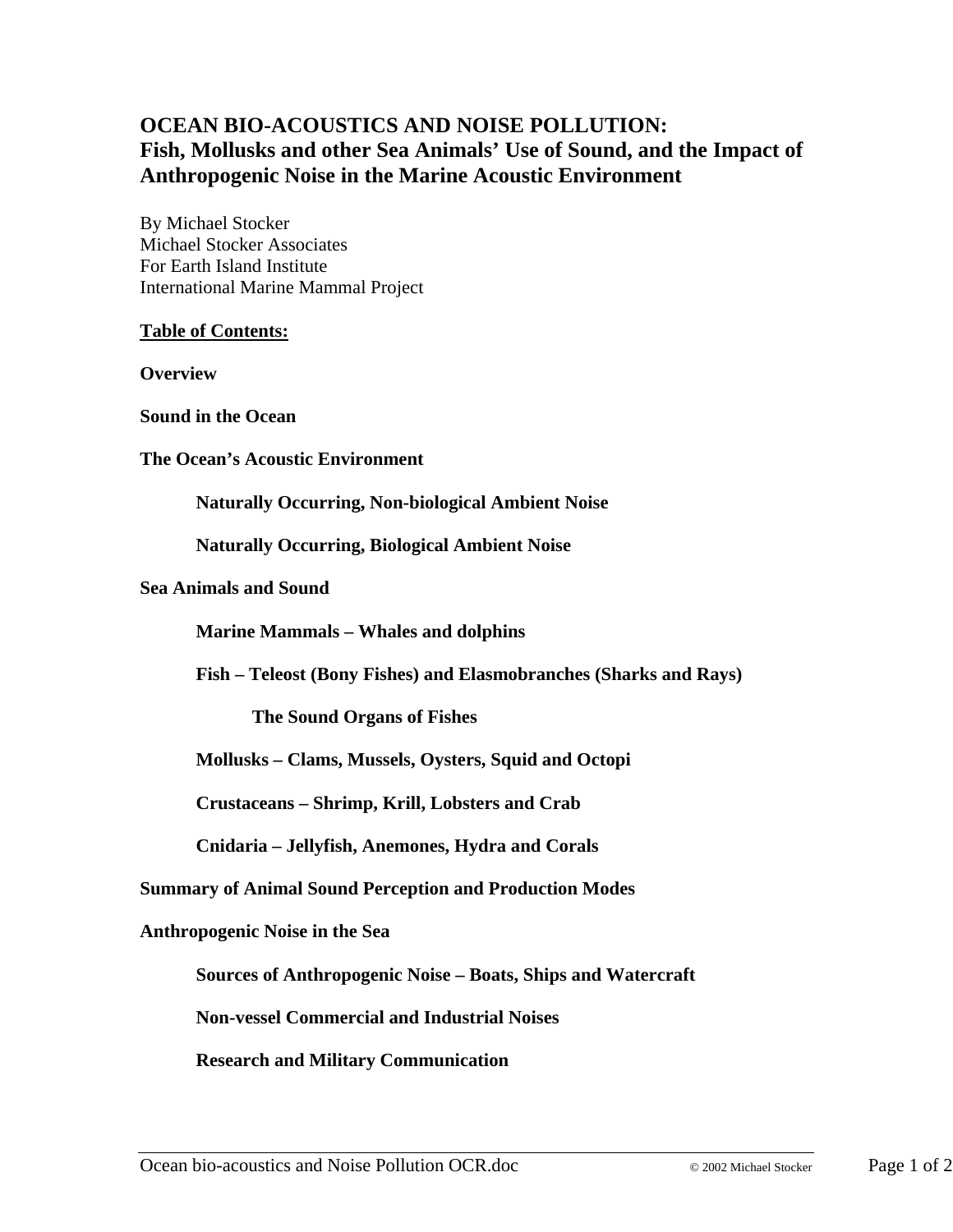# **Impacts of Anthropogenic Noise on the Sea – Discussion**

**Anthropogenic Noise Mitigation**

# **Appendix**

**Sound Behavior in the Ocean**

**Soundwaves and Ocean Geometry**

**Particle Motion** 

**Acknowledgements** 

**References**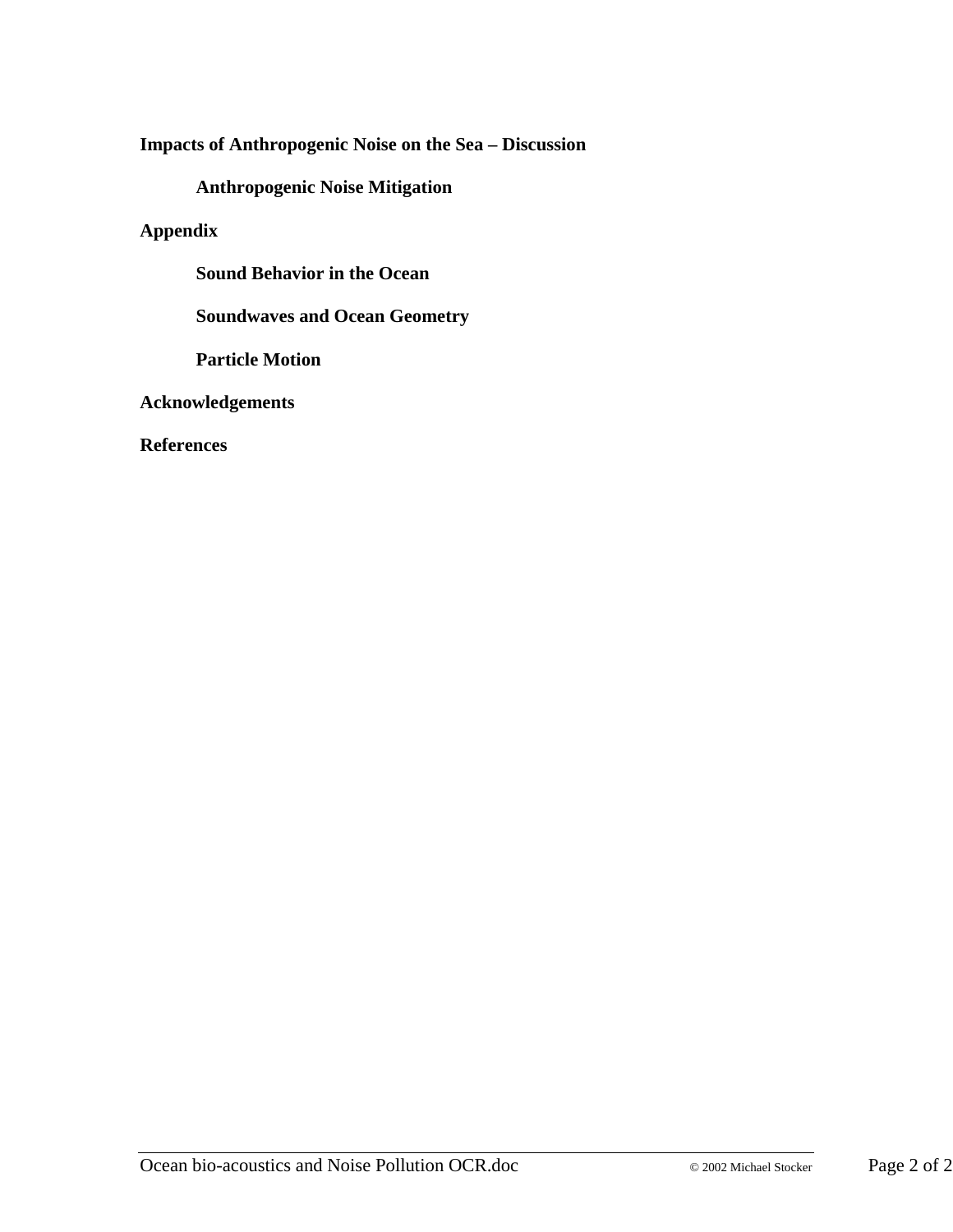# **OCEAN BIO-ACOUSTICS AND NOISE POLLUTION: Fish, Mollusks and other Sea Animals' use of Sound, and the Impact of Anthropogenic Noise in the Marine Acoustic Environment**

By Michael Stocker Michael Stocker Associates For Earth Island Institute International Marine Mammal Project

#### 2002

Many marine animals use sound and acoustic energy sensors to adapt to their environment. Most biological studies closely examine a particular species' relationship to a specific stimulus. This report examines the field of biological adaptations to sound through research since 1950, assembling an overview of the biological importance of sound in the ocean. It also examines the various sources of anthropogenic noise in the sea with a focus on the potential impacts of that noise on the marine acoustic environment.

#### **1.0 Overview**

It has long been known that ocean creatures produce and use sound. Recognition of the musicality of sea animals dates back at least as far as the  $7<sup>th</sup>$  Century B.C., when dolphins rescued Greek musician Arion from the sea because they recognized him as a kindred musician. Throughout all cultures, the earliest tales of seafaring include accounts of singing sirens, howling serpents and other noisy denizens that inhabit the deep.

Perhaps these tall tales were dismissed by those on the shore as madness induced by sailor's endurance of long and lonely stretches over the silent seas. It was only during the Second World War when sonar surveillance of enemy submarines became critical to national security that the danger of underwater noise produced by fish became apparent.<sup>[1](#page-25-0)</sup> When hydrophones were placed in coastal waters to listen for submarine traffic, they were overcome by all manner of strange noises. If the Navy were going to be safe from enemy submarines, animal noises would need to be identified and distinguished from the noises produced by the subs.

In the sixty years between WWII and the present, much work has been done to identify and qualify the marine acoustic environment – but due to the expense of underwater research, this research has largely been driven by military or industrial concerns. This has left many gaps in our understanding of how marine animals use sound. As we learn more how human survival is dependent on the health of the planet, we realize that a greater understanding of the effect of underwater sound in the oceans is needed. With the increased use of the marine acoustic environment by the military and industry, it seems that it is not so much the safety of our Navy, but the viability of our marine fisheries that is now at risk.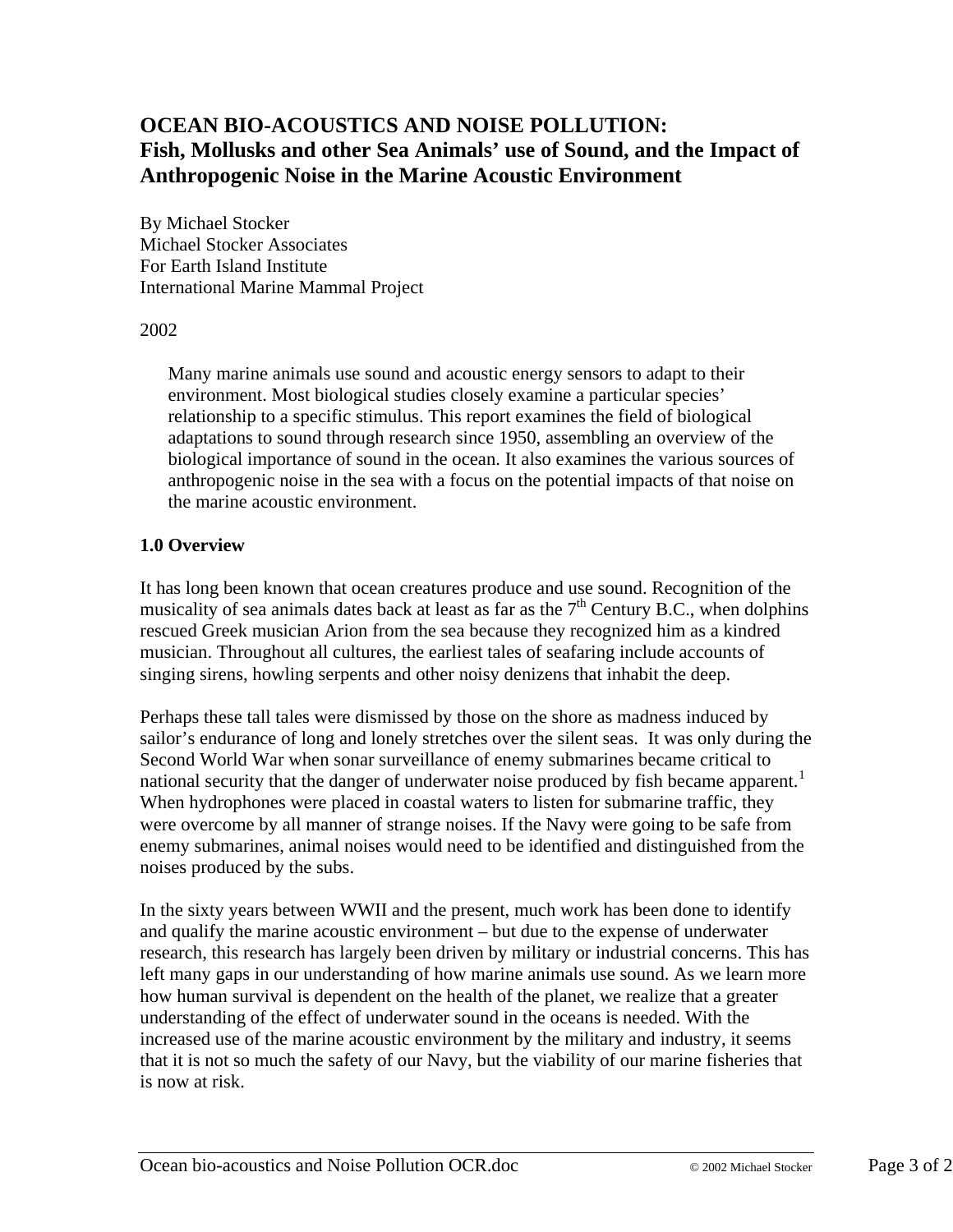The 'background' noises that we took for granted as some indication of marine life are increasingly being re-evaluated as the necessary sounds of animal survival – sounds that sea creatures use to communicate, navigate, hunt, bond and breed. This perspective has been most apparent in whales and dolphins due to the natural human empathy for these intelligent, air-breathing creatures. It has also been obviated by the catastrophic events caused by interfering with their sound perceptions.<sup>[2](#page-25-1)</sup> The relationship that fish and other sea animals have with sound is less understood. Many reasons account for this:

- We don't often experience these animals in their environment they are not as large or interactive with humans as some whales and dolphins;
- Encounters with these animals and determination of the vitality of their populations have been largely anecdotal and dependant on 'fisherman's luck'; and
- Human familiarity with most sea animals ends at the dinner plate.

With all of the vagaries of fish stock vitality, it would be hard to determine what impact anthropogenic noise has on it, particularly with all of the other factors that stress or compromise ocean life. A thinning population of any species can be attributed to overfishing, unusual weather conditions, bad fisheries management, water pollution, wetland depletion, or just bad fishing luck. We can never know when a catastrophic event decimates a fish population because the victims just decompose and sink to the bottom, never to be seen; and in order to determine the long term affects of a compromised environment, we need to evaluate trends over years. In light of this, if we want to maintain the viability of marine fish stocks, we need to carefully consider the possible risks of any action that impacts their environment, including the impact of anthropogenic sound.

This report will consider the known relationships that various ocean animals have with sound, and their dependence on sound perception. It will also consider how various ocean animals are affected by ocean noise caused by human activities such as industrial, military and commercial exploitation of the sea.

# **2.0 Sound in the Ocean**.

Most people consider the ocean a silent place. This is largely due to the fact that humans are poorly adapted for underwater sound. We typically consider air a necessary component to sound generation because it is air that sets our vocal cords in motion, producing the sound of our voice. Air is a scarce commodity underwater, and while the whale songs we are familiar with are easy to understand knowing that these animals breathe air, most whales and dolphins don't expel air for their vocalizations. (In many cases, we really don't know how most whales and dolphins vocalize underwater.)

Another reason we believe that the ocean is silent is that our own ears (which are also poorly adapted to hear underwater) are not obvious appendages on sea animals. The assumption is that if an animal doesn't have some form of sound gathering attachments on the sides of their head, they don't have well developed ears. This assumption is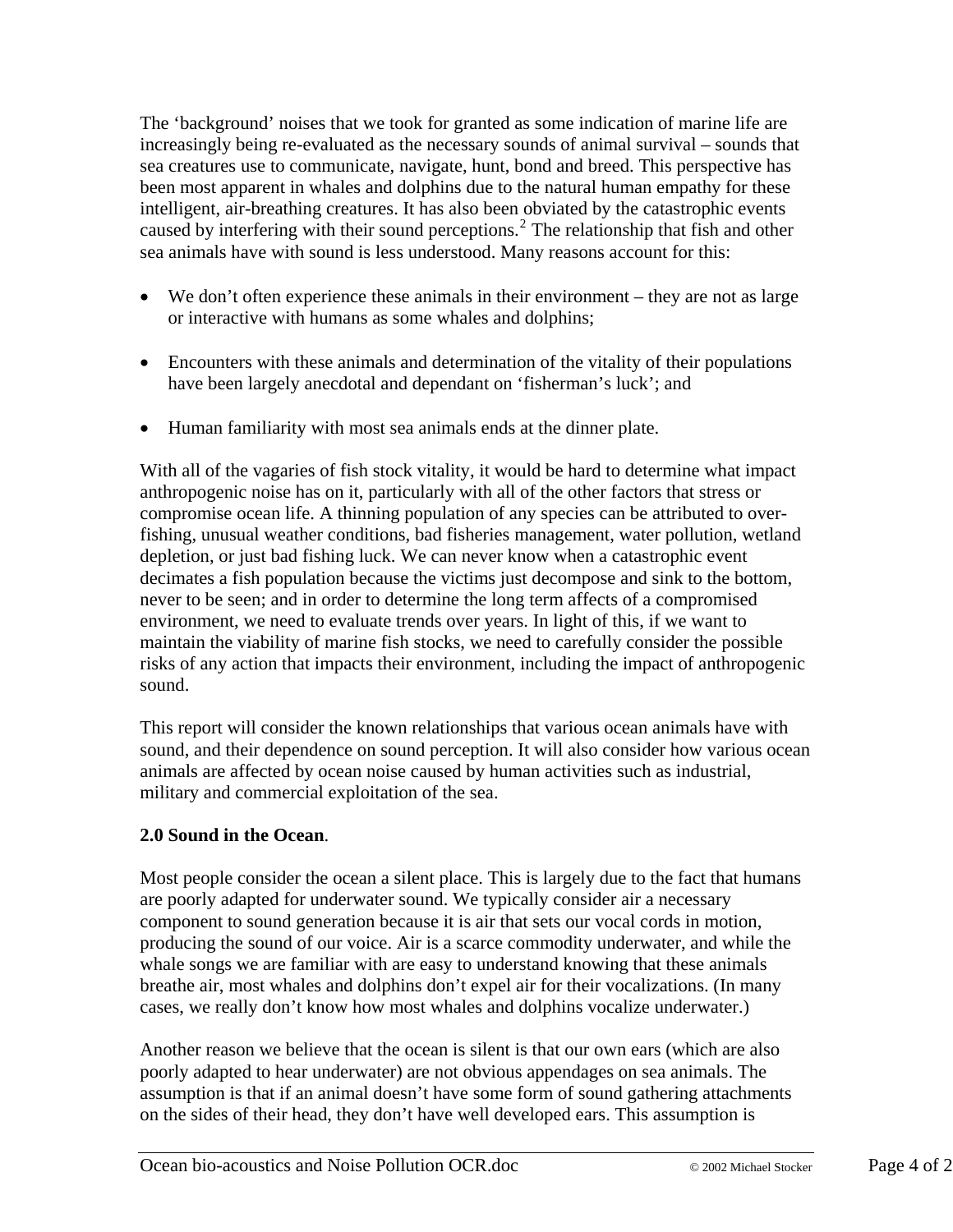reinforced by the fact that when we dive underwater our delicate ears shut down under the water pressure. We can hear, but the sound is muffled.

Due to these human perspectives on sound and hearing, our natural assumption is that sound is a terrestrial animal adaptation – better suited to lions and birds than to fish and crabs. We assume that fish and other sea animals rely on sight and smell for their perceptual connection to their surroundings.

The truth about underwater sight is that the ocean environment yields poor visual clarity. Unless the water is devoid of life, it will be clouded by plankton and microorganisms. Even the clearest waters rarely yield a visibility of one hundred feet at the surface. And once you descend to a few hundred feet in depth the water above absorbs all sunlight, so it is dark even during the day. As it happens though, sound actually works very well underwater, so in lieu of sophisticated organs of sight and light perception, many sea animals rely on very sophisticated organs of hearing and sound perception.

Perception is a creature's method of sensing environmental properties, translating them to neural impulses, then further converting the neural impulses into adaptive action. Because sound is a mechanical conveyance of energy, it impinges on the environment in many subtle and complex ways. Sound, or acoustical energy is a pressure gradient over time in a medium – an energy that sets molecules in motion on a specific axis. This energy can be an impulse, an oscillation or a combination of these two. Once the molecules compress, or move, they tend to relax back into their original position. The net affect is that acoustical energy doesn't actually displace anything, only the energy moves. (For a more thorough treatment of underwater acoustics, see **Appendix A**.)

From the perspective of the organism, this movement of energy can be sensed as a dynamic change in pressure gradients, an oscillation of particles, or a vibration of the medium. Sea animals have many different ways of sensing these properties, and many more adaptive responses to what they sense. To reveal the diversity of sensing methods, we will examine some aspects of the ocean's acoustic environment.

#### **3.0 The Ocean's Acoustic Environment**

There are many sources of sound and noise in the ocean; naturally occurring noises that have been part of our planet since the birth of the sea, and anthropogenic noises that date back to the first seafaring people and have been increasing exponentially over the last 100 years.

Naturally occurring environmental noises include the sound of wind and waves, tides and currents, weather, tectonic and volcanic activity, as well as all of the sounds produced by ocean animals. Anthropogenic noises include the sound of watercraft (from jet skis to supertankers); offshore oil/gas exploration and production noise; sonar – especially military high-power equipment; underwater telemetry and communication for mineral exploration and research; fish 'bombing' and other underwater explosives; civil engineering projects, and overflying aircraft.<sup>[3](#page-25-2)</sup>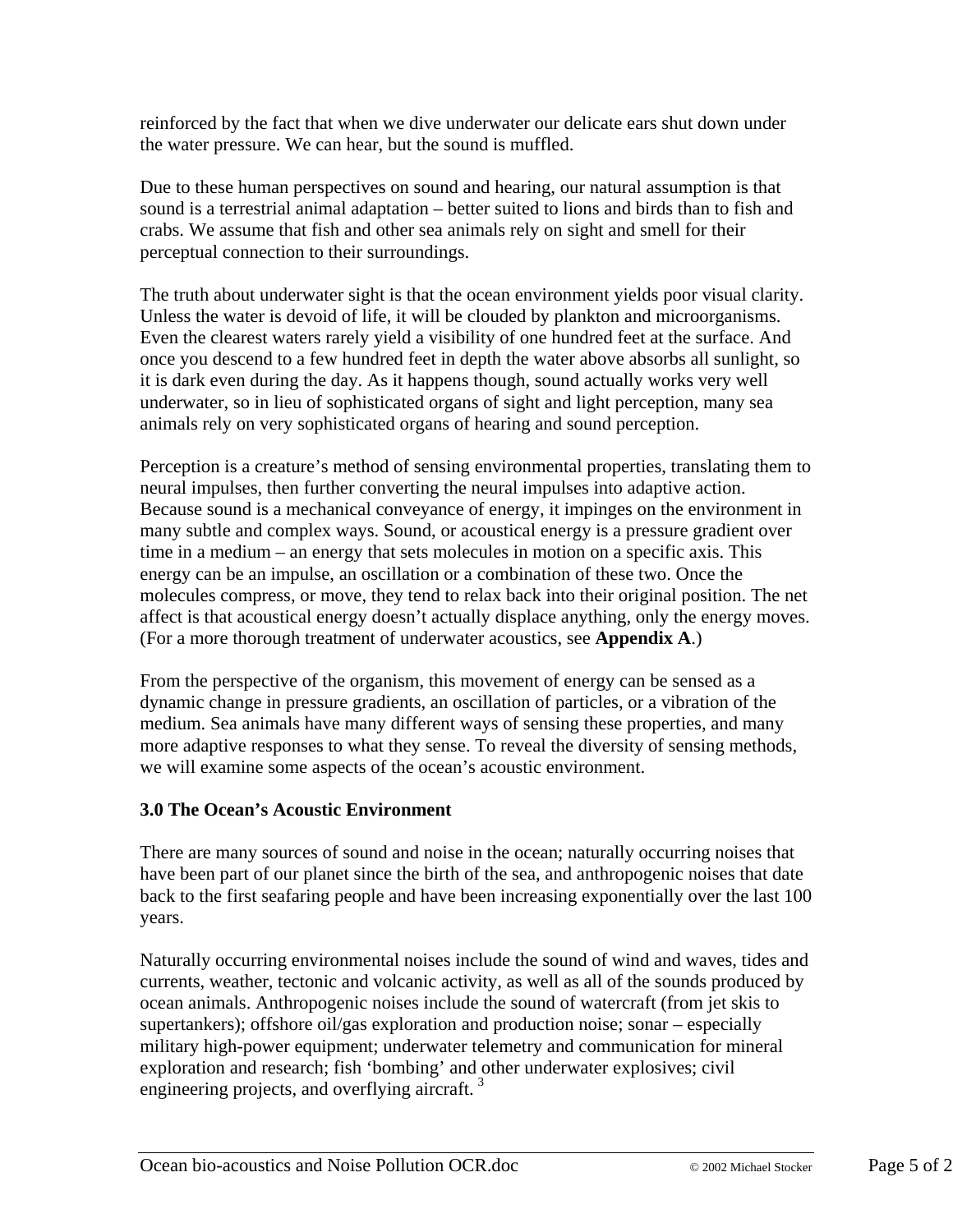# **3.1 Naturally Occurring, Non-biological Ambient Noise**

Even devoid of life, the ocean is not a silent place. Wave action, wind and rain on the surface create a background din that ranges between  $40 \text{dB} - 70 \text{dB}$  $40 \text{dB} - 70 \text{dB}$  SPL (re:  $1 \mu \text{Pa}$ )<sup>4</sup> in deep water, and up to 90dB in shallow coastal areas. Other non-biological sources of sound include geological sounds that can add significantly to the ocean ambient noise.<sup>[5](#page-25-4)</sup>

In polar regions the shifting ice packs – melting, cracking and breaking away, and the tidal surge under broken ice fields – creates an incredible cacophony of noise.<sup>[6](#page-25-5)</sup> The ambient noise due to ice action may be as high as 90dB throughout the year. The sounds of weather on the ocean are variable and transitory; rain and hail hitting the ocean surface, lightening, thunder and the ever-present winds occur throughout the seas, moving across the globe. Regional sound sources include the sounds of tides and currents. Tidal flows are periodic and currents are more constant, but as water in motion moves across the submarine terrain – from sea mounts to kelp beds – sounds are produced that are akin to the sounds produced by wind over land.

Tides and currents interacting with sea bottom features, the seabed, river deltas and estuaries create unique soundscapes that are geographically specific. (Sounds from the tidal swings in New Foundland are as unique to that area as are the deep sounds of the Humboldt Current to its course.)

Volcanic activities such as deep hydrothermal venting or volcanic eruptions, are geographically specific and can be a continuous source of sound in some areas. Seismic events – either the sudden or gradual sifting of tectonic plates – adds to the cacophony, creating an ocean soundscape that is rich and varied, and unique to their locations. The geographic specificity of noise sources is an important feature to ocean biology because it has been surmised that certain whales may navigate by recognizing acoustic features of ocean geography<sup>[7](#page-25-6)</sup>.

#### **3.2 Naturally Occurring, Biological Ambient Noise**

Of the many sources of biological noise in the ocean, we are probably most familiar with the songs of whales and dolphins, but there are countless other sources of biological noise in the sea. Various fish grunt, grind, sing or scrape to produce sounds for territory, bonding, and hunting purposes. Many crustacians are adapted to sound making in way as diverse as their terrestrial insect cousins are. Even the sounds made by barnacles when opening and closing, and by the movement of their appendages, can be picked up for many miles from barnacle beds.<sup>[8](#page-25-7)</sup> In tropical and semitropical coastal regions, the dominant biological sound is the crackle and hiss of Snapping or Pistol Shrimp (*Cragnon Alpheus* and *Synalpheus*). These shrimp stun their prey with a loud report from clawtrigger mechanism. Their sound is so predominant in these latitudes that placing a hydrophone underwater in their habitat sounds like placing a hydrophone in a glass of champagne. The ambient noise level attributed to these creatures can exceed 70 dB.<sup>[9](#page-25-8)</sup>

Until recently, biological sounds only came into question when they somehow interfered with human activity – when the humming of 'Harbor Midshipman' (*Poricthys*) made life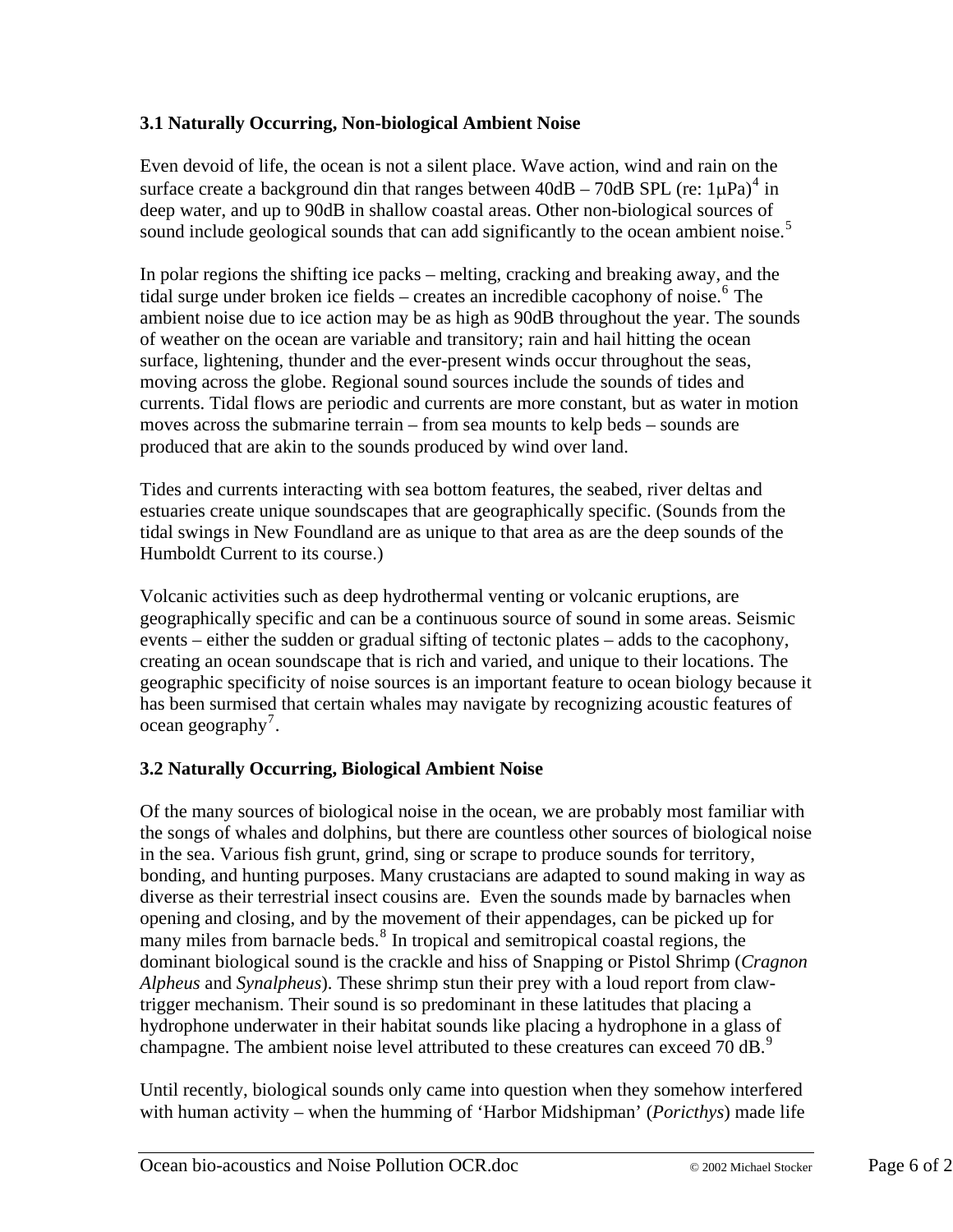in a marina hard to bear, or when the noise of Croakers (*Sciaenidae*) and Sea Robins (*Triglidae)* interfered with sonar surveillance. Since 1990 and the end of the 'Cold War' some of the expensive and confidential military technologies became available to industry and research, and with it a deeper inquiry into the sources of animal sounds in the sea. With these tools the rich and varied biological soundscapes of the sea began to emerge: schools of singing fish; mysterious tapping, humming and oscillations; long distance sounding of whales; pops, chortles, grunts, bells and bangs. It is over this naturally occurring acoustical ambience that sea creatures of all species live, hunt, bond, procreate and die.

#### **4.0 Sea Animals and Sound**

The animals considered in this report do not represent all 'sound specialist' animals in the sea. Animals discussed herein were chosen because of the available information on them, and because of their commercial and apparent environmental importance.

Whales and dolphins are considered briefly in this report because there is more common knowledge about these creatures' relationship to sound than any other class of sea animal. They are included as a touchstone for our common knowledge, but even with the body of knowledge about cetaceans and their sound perception, it is clear that we actually know very little about how they use sound. This sets the broader perspective that while considerable efforts are being made to understand the auditory perception of sea animals, our understanding is miniscule compared to the vast diversity of sea animals and their adaptations to sound.

The inquiry into fish is farther reaching because this class includes so many species with so many different ways they use sound for survival. The inquiry into mollusks is scant due to the scarcity of research on molluscan senses. This is also the case with the crustacians – shrimp, crabs and lobsters, and Cnidaria – jellyfish, anemones and hydroid plankton. These last are included herein because their primitive organs of motion sensing, balance and location are considered the early adaptations of what has become the vertebrate ear.<sup>[10](#page-25-9)</sup>

Wavelength, frequency, period and decibels are all abstractions to sea creatures; their only concern with sound and acoustical energy is in how this energy impinges on their organs of perception, and that they can adapt to it in order to survive. Survival means different things to different animals: to a Grouper it involves setting territorial boundaries; to a Sea Robin or Midshipman it involves community and breeding relationships; to the Tuna it involves synchronization to the swimming patterns of the school, and perhaps navigation; to Anchovies it involves evasion from predators; to clams and scallops it involves sensing currents for food and threat evasion.

All of these different uses of sound are activated through various sense organs. Some have common structural analogies to mammals – such as the neuromasts on the lateral line of fish and the same nerve structures in mammalian cochlea; others are unique to the creatures, such as the statocysts in mollusks and cnidaria, or swim bladders in fish. In any event it is clear that most sea animals have a biological dependence on sound and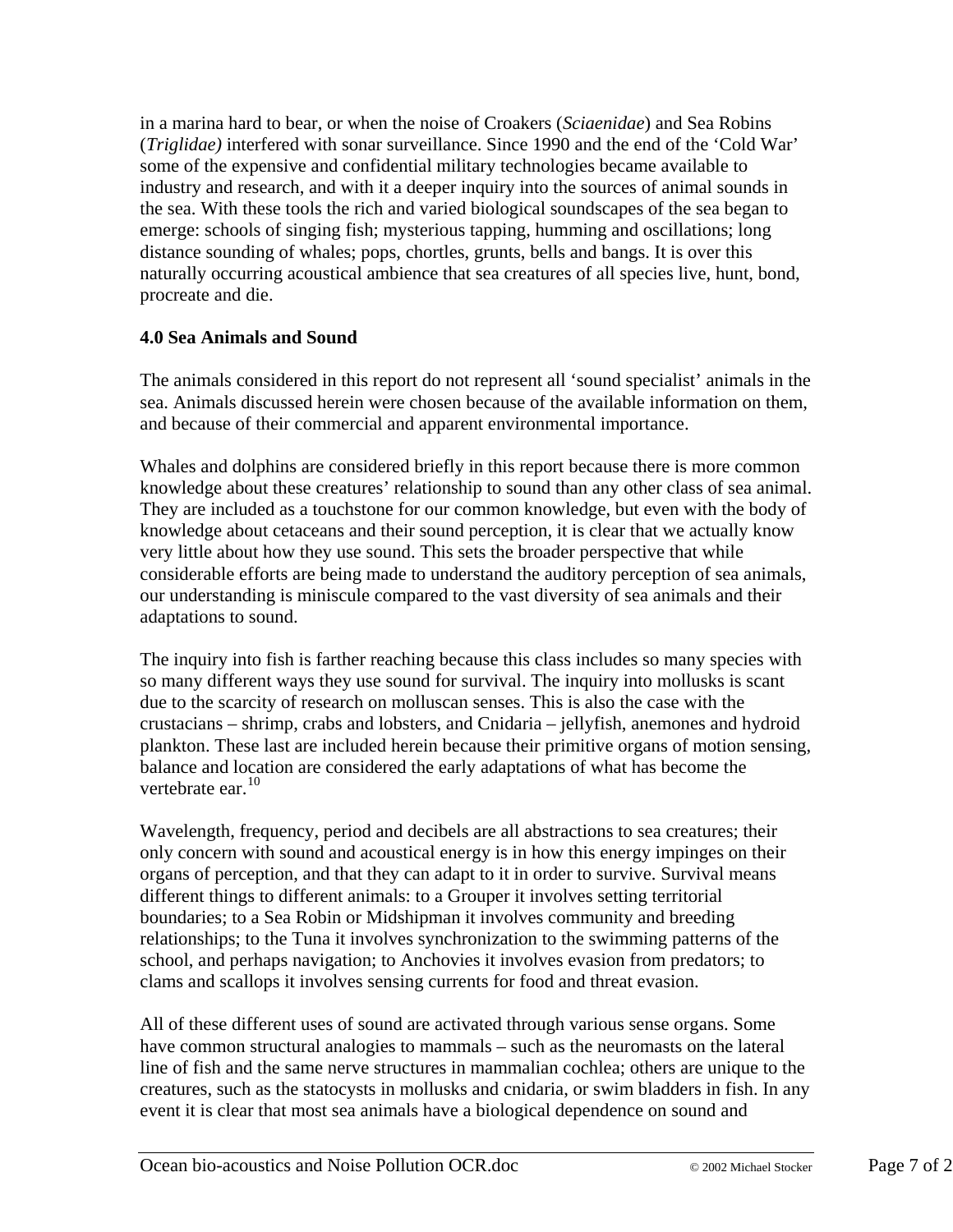acoustical energy. This fact should yield a rich vein of information as we develop the tools, the language and the understanding to explore their secrets of sound perception.

# **4.1 Marine Mammals – Whales and Dolphins**

People are quite familiar with the sounds of whales and dolphins. It is not the purpose of this report to reiterate this common knowledge. Suffice it to say that it is generally known that cetaceans communicate and navigate with sounds. It is also fairly common knowledge that dolphins and porpoises use sonar to echolocate and distinguish things in the water. Some dolphins and whales also use loud noises to stun their prey.

The hearing mechanisms of various whales and dolphins are only partially understood. While these animals do have the inner ear mechanisms of other mammals – the cochlea, tympanic membrane and approximation of semicircular canals, there is some informed conjecture that these animals have other organs of sound perception. The 'melon' of some odontocetes is generally assumed to be an acoustic organ, the trigemnal nerves in mysticeti and other enervation around the skull may serve as acoustic sensors. Various cavities in the bodies of whales may serve as pressure sensors. The studies continue.

### **4.2 Fish – Teleost (Bony Fishes) and Elasmobranches (Sharks and Rays)**

Heretofore the study of sound perception in fish has divided this class of animal into two camps: those that are 'sound specialists' and those that are 'sound generalists'. Some of the distinctions between these groups arise around whether the animal has a method of producing sound, and how complex their known organs of sound perception are. These qualifications have served as general guidelines for the inquiry; but the question that keeps the door open for further exploration – and continues to erode the distinction – is "Why do sound generalists need to have a relationship with sound anyway?" As a result, the specialist/generalist distinction is rapidly becoming obsolete, as we learn some of the ways various fish use sound in their environment.

Perhaps most intriguing to this is the recent consideration that ambient noise in the ocean may actually serve as a source of 'acoustic illumination', similar to how daylight illuminates objects we see. The theory is that objects and features in water cast acoustic shadows and reflections of ambient noise that fish can perceive and integrate into the perception of their surroundings.<sup>[11](#page-25-10), [12](#page-25-11)</sup> This has far reaching implications for the distinction of how fish and other animals use sound in the sea, and muddies up the distinction between the sound specialist and sound generalist groups.

There are some common adaptations to various environments by fish. Those that live in estuaries or muddy environments often have distinct methods to perceive that environment. This often includes the ability to produce sound and mechanical sensors that facilitate the perception of the sound they produce. However, fish that do not live in muddy water may also have these same sensing organs – even if they don't produce sound. There are organs in some fish that sense water pressure due to depth that also sense pressure gradients due to acoustical energy. Some fish have sense organs that are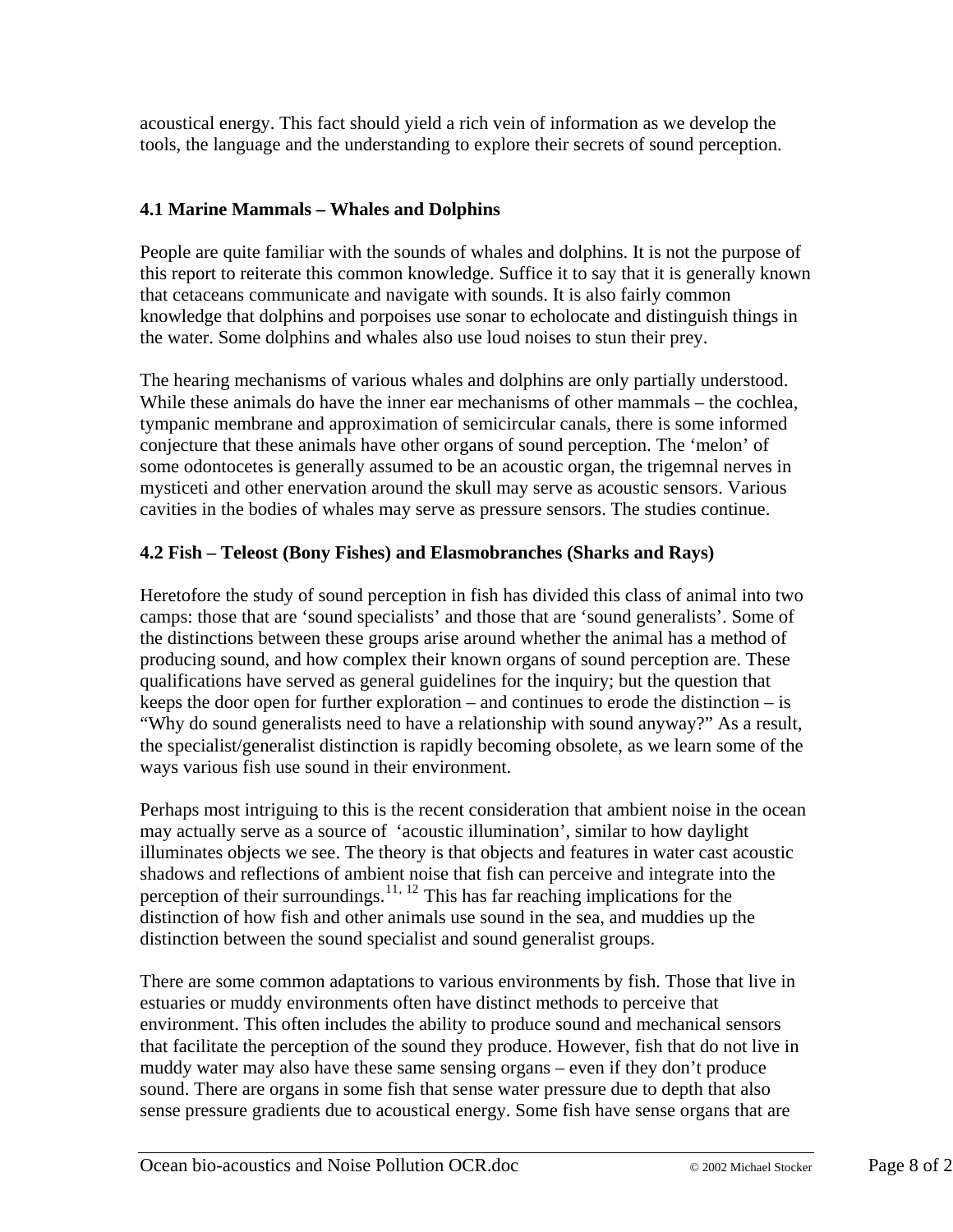extremely sensitive to subtle particle and impulse motion – organs that work even in strong currents while the fish is moving. From a physical/mechanical standpoint, their swimming should overload the sensitivity of the organs. From this we could surmise that these fish have complex ways of integrating motion stimulus that might be akin to our being able to hear a mouse whisper while driving on the freeway.<sup>[13](#page-25-12)</sup>

One challenge in determining what a fish or any animal hears, is the bluntness of the available testing procedures. Most audition tests are based on the Skinnerian model of behavioral research. This involves cultivating recognizable responses to specific stimulus. The researcher either rewards or punishes an animal coincidently with the appropriate stimulus – sound in the case of audition testing. The animal is trained thoroughly enough so that their willful response to the stimulus becomes apparent. When the stimulus is modified in some manner, the relationship between the modification and the original training stimulus can be established. Problems arise when dual thresholds are found.<sup>[14](#page-25-13)</sup> This condition might indicate a shift from one hearing mechanism to another – such as a shift from swim bladder to lateral line sense, or a shift from pressure to particle velocity perception, or even a shift from a voluntary to an autonomic nervous system response that somehow co-stimulates a voluntary response. Even stimulus/response testing that induces autonomic responses could be subject to similar response threshold shifts $15$ 

Most audiograms of fishes indicate a low threshold (higher sensitivity) to sounds within the  $100$  Hz  $-2$  kHz range. This narrow bandwidth could be due to mechanical limitations of the sense organs, or physical constraints of the testing systems.[16](#page-25-15) If the acoustic illumination theory proves correct, it could account for a high frequency response that is not anywhere in the realm of a voluntary stimulus/response modality. It could indicate a response mode akin to training a fish to seek food when a bell rings, and then expecting the same fish to seek food when you put blue sunglasses on it.

The difficulty in unraveling many of these mysteries lies in the simple fact that while we may be able to invoke repeatable and observable responses in some fish, we will never be able to figure out what they perceive. To paraphrase an axiom of cognitive science, "If a fish could talk, we wouldn't understand what it was trying to say." We can look at the physiology, environment and social setting of various creatures and surmise how they use the stimuli of their surroundings, but even our most basic understandings depend on perceptual assumptions that we humans can grasp.

In light of this, the best we can do is continue to explore the many organs of perception that fish use, examine their behavioral responses to acoustic stimulus, and attempt to open our windows of understanding to include broader slices of time, larger frequency spectra, and wider dynamic ranges.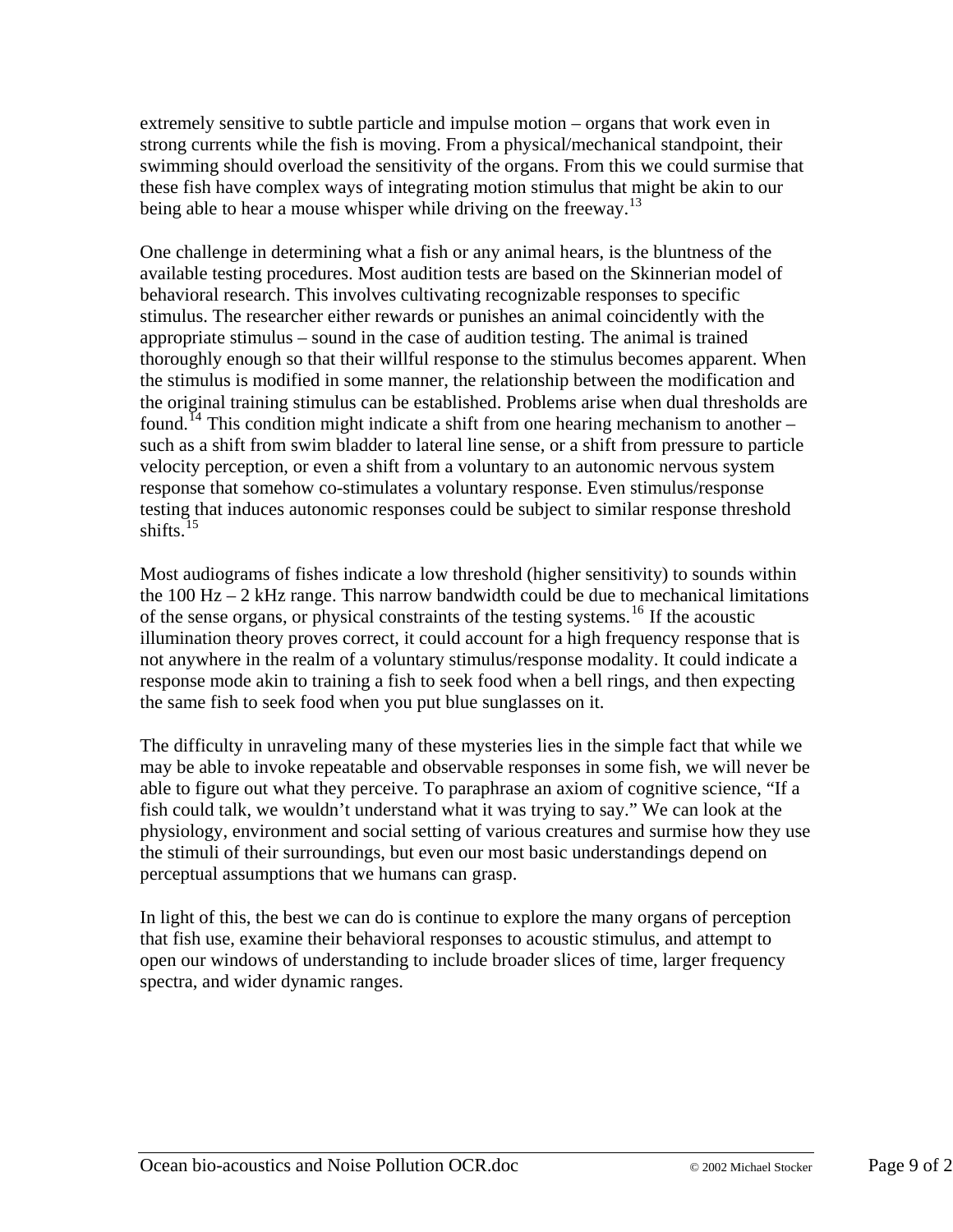### **4.2.1 The Sound Organs of Fishes**

Probably the most distinct organ associated with fish aside from their gills is the 'swim bladder'. This organ serves many purposes. Its most basic function is to serve as a hydrostatic regulator, allowing the fish to mediate buoyancy and equalize internal and external pressures. In some fish such as the Grunts (*Pomadasyidae*) this bladder is also used as a resonator to amplify the grunting sounds they make by grinding their pharyngeal teeth. Other fish such as Drums and Croakers (*Sciaenidae*) have special muscles attached to an elaborate swim bladder to produce sound for navigation and maintain contact with their school in the heavily silted estuaries in which they live.<sup>[17](#page-25-16)</sup>

Many fish have a mechanism of small bones called 'Weberian ossicles' that fasten to the swim bladder and transfer vibrating energy from the bladder to the labyrinth of the inner ear. This structure has a kinship to mammalian middle and inner ear structures. The analogies are between the swim bladder and the tympanum; the Weberian ossicles with the hammer/anvil/stapes; and the labyrinth with the cochlea and semi-circular canals.<sup>[18](#page-25-17)</sup> The weberian ossicles of fish typically comprise four, rather than the three bones in the mammal middle ear, and the labyrinth appears a bit more complex in fish than in the human inner ear. This may be due to the fish's need to sense rotational and linear acceleration, and bathymetric stimuli with more acuity than terrestrial animals, as well as their need to perceive the seismic, gravity and sound stimuli that terrestrial animals also require.

Fish also have structures within their labyrinth called 'otoliths.' Larger than the 'otoconia' of other vertebrates, they are concentrations of calcium salts suspended in a sensory envelope of gelatinous membrane.<sup>[19](#page-25-18)</sup> Because of the location and orientation of the otolith organs in the labyrinth, it is tempting to assume that they are somehow associated with orientation and vectors, though they seem to be more associated with particle motion sensitivity (see **Appendix A1.2** below) and in some cases pressure gradient sensors.<sup>[20](#page-25-19)</sup>

Because of the physical properties of a swim bladder, its contribution to audition involves pressure gradient sensing. This is in terms of both comparative hydrostatic sensing, as well as sensing the more rapid changes or oscillations of pressure gradients – i.e. acoustical energy. This capability would allow fish to sense long distance sound generation and ambient noise by way of this organ. Not all fish have swim bladders; bottom dwelling fish such as sole or halibut don't have swim bladders.<sup>[21](#page-25-20)</sup> In lieu of this, their sound perception abilities derive from cilia, or hair cells located on the upper surface of their body. These cilia are located in various concentrations on the bodies of all teleost fish, but most particularly, they concentrate in the form of a lateral line that runs parallel to the spine. It could be surmised that the cilia distributed over the body are predominantly current flow sensors, and the lateral line is more of a frequency discriminating particle motion sensor.

The similarities of lateral line enervation to the human cochlea is an environmental adaptation that gives us clues to how some fish may discriminate sound.<sup>[22](#page-25-21)</sup> While there is a general agreement that the lateral line does serve as a mechanoreceptor, there continues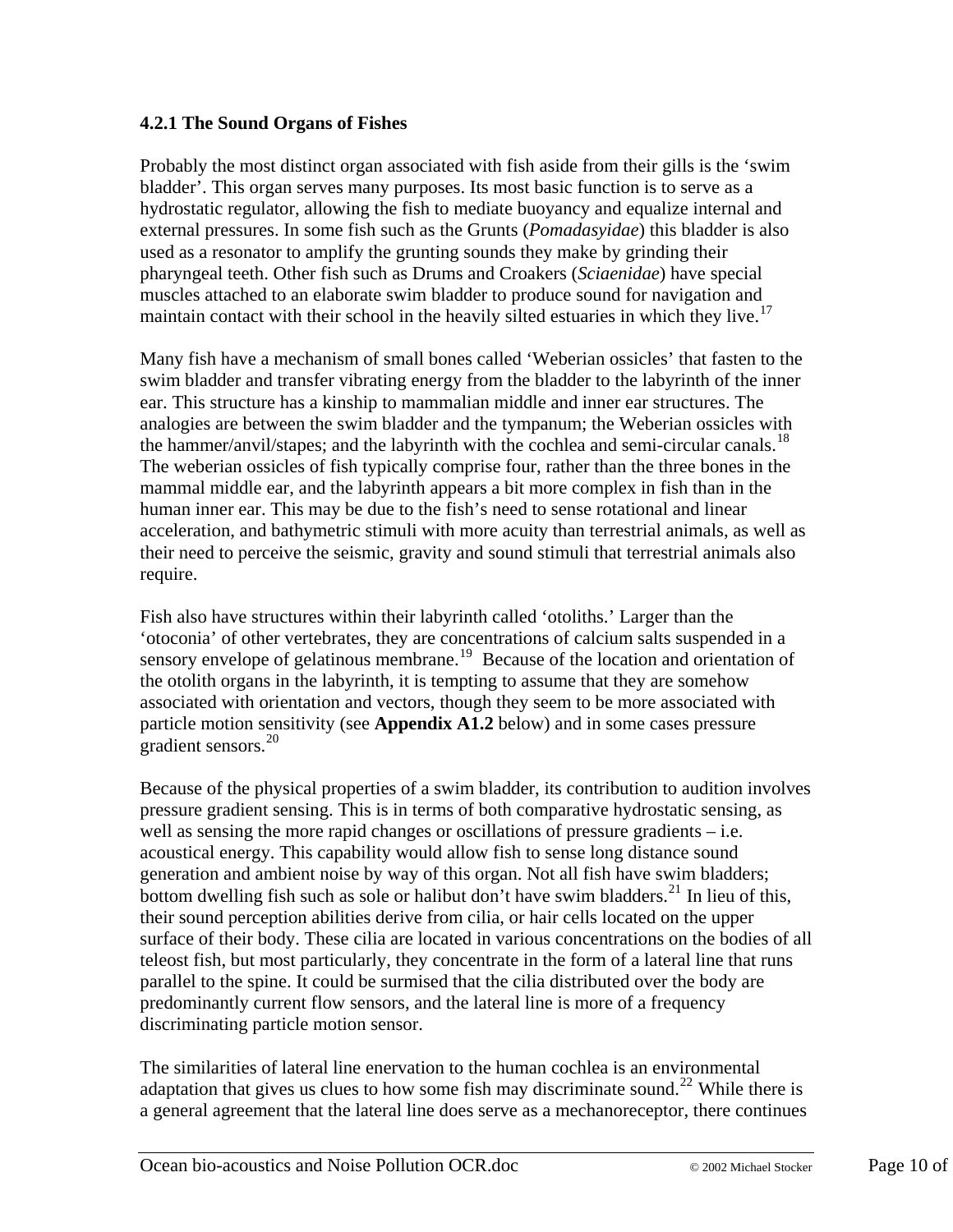to be some discussion about its true function. The broader view is that it serves in one or more of the capacities to sense water movement (distance touch), surface waves (frequency dependant particle acceleration), or low frequency sound (pressure gradients). $^{23}$  $^{23}$  $^{23}$ 

While there is unambiguous evidence supporting all three modes, there remains confusion as to how an organ that can sense pseudo-random displacement from locally generated currents and water movement  $24$  can also simultaneously discriminate frequency dependant acceleration, oscillating pressure gradients,  $2<sup>5</sup>$  and the direction of the sound source.<sup>[26](#page-26-2)</sup> The general assumptions are that certain fish have overlapping receptors that allow them to perceive or distinguish various qualities of acoustic stimuli.

All of these aforementioned perceptual modes are characteristics of various species which allow them to perceptually lock into their surroundings with acoustic adaptations particular to their species – for hunting, territory, bonding, spatial orientation, navigation, predator aversion, etc. An inquiry more specific to the vitality of fisheries involves how schooling fish – tuna and herring for example – use the acoustic energy generated by their school to keep them connected with each other. Evidence suggests that the lateral line as a pressure gradient and particle motion sensor enables schooling fish to mediate their proximity and velocity within the body of the school.  $27,28$  $27,28$  $27,28$  One inference that could be drawn from this is that a school could be modeled as a low frequency oscillating body that the individual fish synchronize to. This view is supported by schools that 'flash' simultaneously as they respond to threats. This is also substantiated by evidence that, when startled by very loud noise (e.g. air guns), schooling fish fall out of rank and take some time to re-assemble.<sup>[29](#page-26-5)</sup> This 'startle' response does involve establishing a tighter grouping, so the response is not a scatter response. The interruption – or startle response – observed in the air gun study might indicate that the hearing process of each individual fish is momentarily compromised, or the pressure gradient field of the school loses integrity and takes some time to resettle, or perhaps a bit of both.

Fish colonies in stationary habitats also need to establish and maintain contact with their co-species. In these cases they can't rely on the low frequency pressure gradients generated by swimming bodies because the fish in these colonies may be largely sedentary. Rock Fish, Grouper and Toadfish all dwell in areas often concealed by rock caves, thick kelp or muddy water. All of these animals 'vocalize' by way of their swim bladders coupled with muscles or other mechanical means of sound generation. The 'Midshipman' in the Toadfish family is probably the most known for their long, low frequency humming. They often dwell in shallow bays and their humming is heard through the hulls of nearby boats. While each animal has a hum fundamental frequency of  $80 - 100$  Hz, the colony will set up infrasonic beat frequencies of  $0 - 8$  Hz. These animals have an ability to discriminate these beat frequencies.<sup>[30](#page-26-6)</sup> This ability probably has something to do with maintaining identity and contact with their colony.

Elasmobranches – sharks, skates and rays – rely on low frequency sound to locate distressed prey. While sharks do have refined electro-chemical receptors, a research diver noticed the immediate appearance of sharks upon spearing a food fish, even while the prevailing currents did not favor the dispersal of blood in the shark's direction.<sup>[31](#page-26-7)</sup> His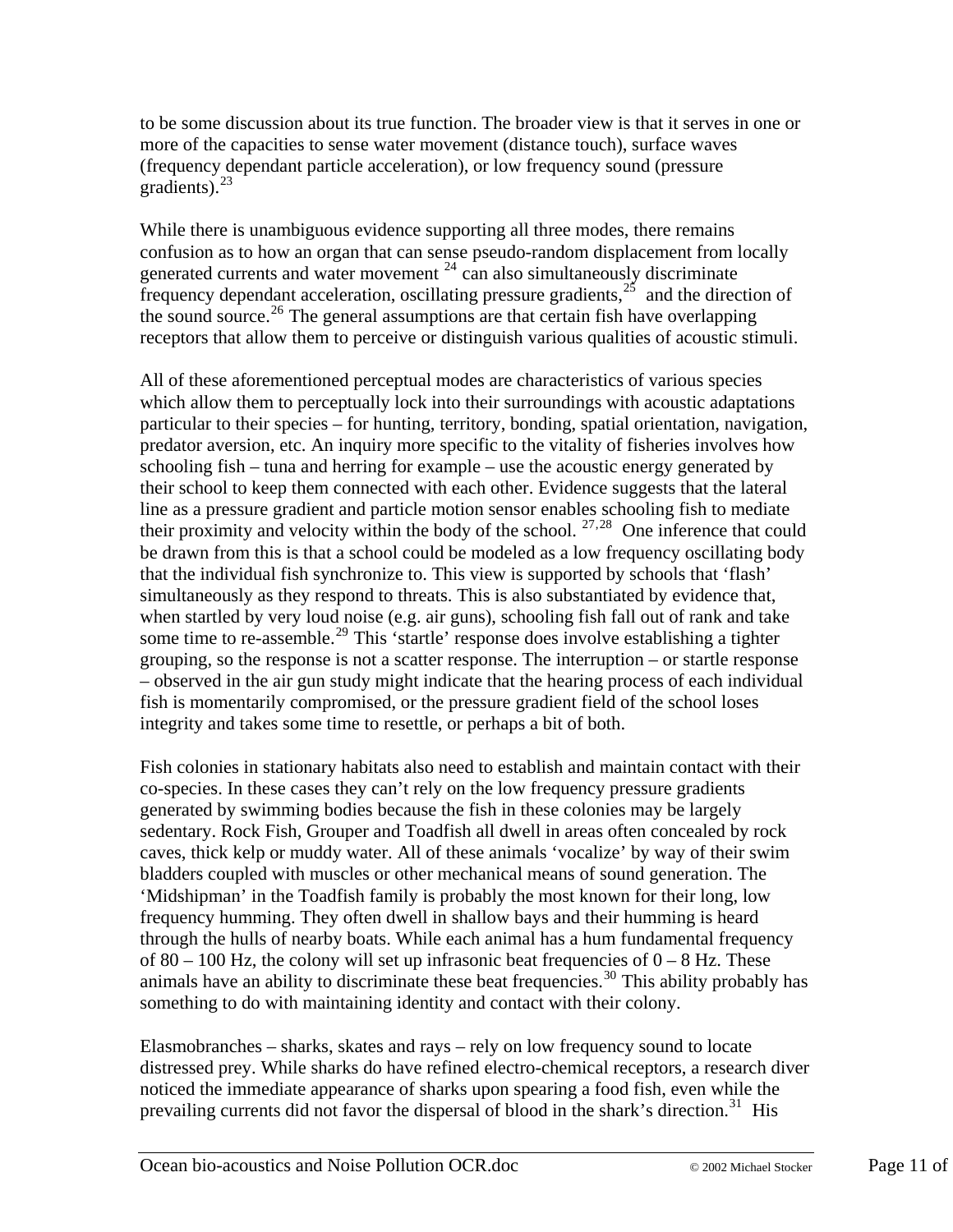further inquiry established a relationship between low frequency sound and other behavior, including aversion behavior associated with rapid increases in low frequency sound levels by 15 to 20  $dB - a$  change in levels that alerted the sharks about unexpected phenomena. $32$ 

Evidence presented here indicates that fish as a class have very complex and diverse relationships with sound and acoustic energy.<sup>[33](#page-26-9)</sup> The complex hearing mechanisms of fishes, and fish audition are rich fields of inquiry that are sure to challenge our assumptions and yield fantastic results as we explore further.

# **4.3 Mollusks – Clams, Mussels, Oysters, Squid and Octopi**

Probably the most challenging aspect of the study of sound sensitivity in mollusks involves the sustained belief that these animals are far too primitive to have significant communication systems. A complication with the evaluation of marine invertebrates' response to sound is that their reaction time scales are significantly different than human time scales. Our identification with birds, fish and mammals devolves around their being symmetrically structured vertebrates (two eyes, two fins, hands or wings, etc.,) and that their response time is more closely aligned to human stimulation/response behavior.

'Hearing' is not really discussed when speaking about invertebrate sound perception because by and large these animals do not have the type of nervous system that vertebrates have. When speaking of invertebrate physiology, the term 'phonoreception' is more appropriate when describing an organ or mechanism that responds to acoustic energy. These organs may be a hybridization of gravity, orientation and hydrostatic sensors, or specific mechanisms that answer unique survival adaptations to acoustic energy by each organism.

The mollusks reviewed herein include clams, oysters and mussels, snails and slugs, and squid and octopi. The inclusion of squid and octopi with other mollusks may seem counter-intuitive because we have learned that these highly mobile animals demonstrate perceptual modes that are identified with observable intelligence. This observation may actually be due more to framing them in an anthropomorphized time context rather than a lack of perceptual abilities on the part of less mobile, or slower species of this phylum. That being said, we do know that octopi have a highly adaptive intelligence that goes beyond mere pattern recognition to a degree of associative reasoning and problem solving (or problem causing, by the accounts of some aquarists). Interestingly enough, octopus species have not demonstrated an adaptation to even rudimentary sound perception.<sup>[34](#page-26-10)</sup>

Squid, on the other hand, have demonstrated responses to sound. This may have something to do with their schooling nature that requires synchronization with the school, and predator aversion perception akin to that of schooling fishes. Research on squid audition is currently scant. Only the bluntest studies seem to have generated funding – studies of destructive noise levels and startle responses. We know from these studies that squid are adapted to particle and pressure gradient acoustic energy. The current belief is that they hear by way of statocysts,  $35$  or possibly by proprioception – the sensing of sympathetic movement of muscles and tissues in the body acted on by acoustic energy.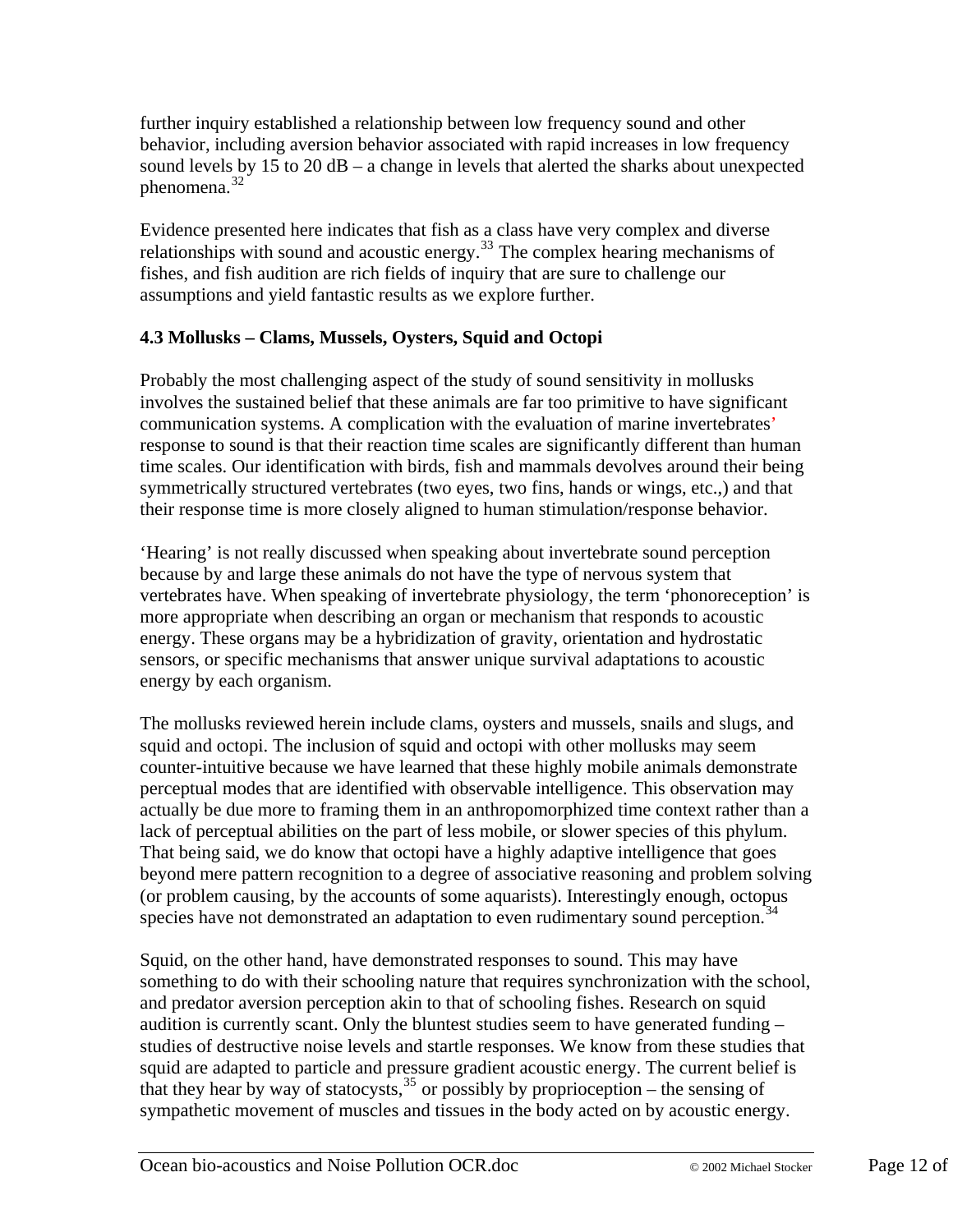While researchers noticed a predictable startle response at 174 dB (firing of ink sacks and avoidance behavior) from instantaneous impact noise, a ramped noise indicted a response threshold of 156 dB by way of a noticeable increase in alarm behavior – an increase in swimming speed and presumed shifts in metabolic rates. The squid's response to ramped noise also includes their rising toward the surface where an acoustical shadow of 12 dB occurs. This would indicate an annoyance sensitivity of perhaps 144 dB.<sup>[36](#page-26-12)</sup>

Little is known about squid hearing, but even less is known about Lamellibranches (bivalves such as clams and muscles) and Gastropods (snails, slugs and limpets). Any acoustic response in these is typically measured by aggravation response – a study that successfully used ultrasound to eradicate zebra muscles,  $37$  for example. Given that the purpose of this study was aimed at killing these creatures, threshold auditory levels were not revealed. It would be hard to determine if it was an aversion to noise or some other physical action that killed these animals.

The marine lamellibranch, *Glossus humanus* or Ox-Heart Clam, has demonstrated a remarkable sensitivity to vibrations well below what would be considered a 'shock wave'. That their heightened sensitivity might be used for something other than escaping predators is shown by the studies of surf clam tidal migrations. On the incoming tide, the breaking waves cause the clams to rise to the surface and be carried in with the waves. These animals would need to be able to sense the shifting of the tides in various surf patterns to determine when to cast loose and let themselves be cast up to the tide lines. (When research biologists stamped their feet on the wet sand, these clams would hurriedly rise to the surface. $38$ )

In gastropods, some animals that do not respond to wave or particle motion in the water will none-the-less respond to substrate-borne vibration on the surface of what they are perched on. This might indicate that they are directly coupled through their foot to the bottom, sensing vibration through proprioceptors in their muscles. If this is the case, seismic motion may have a strong affect on them that waterborne sounds would not. This substrate vibration sensing may serve for rudimentary predator detection, or as sophisticated as community identification and bonding sense. The scraping radula that these creatures use for eating would set up vibrations in the substrate that may serve to keep these creatures in their colonies.

While some of the sound perception modes of mollusks discussed herein may seem speculative, these conjectures are not beyond reason. Hopefully, they will serve as steps toward the understanding of how and why various mollusks respond to sound.

#### **4.4 Crustaceans – Shrimp, Krill, Lobsters and Crab**

Crustaceans could be considered as 'insects of the sea.' Like their terrestrial cousins, they have exoskeletons and segmented appendages, many live in communities that school or 'swarm' like insects, and many make noises akin to the buzzing, chirping, clicking and singing of crickets, cicadas, mosquitoes and beetles. Crustacians that do not specifically make noise none-the-less respond to acoustical cues. Many animals that do not seem to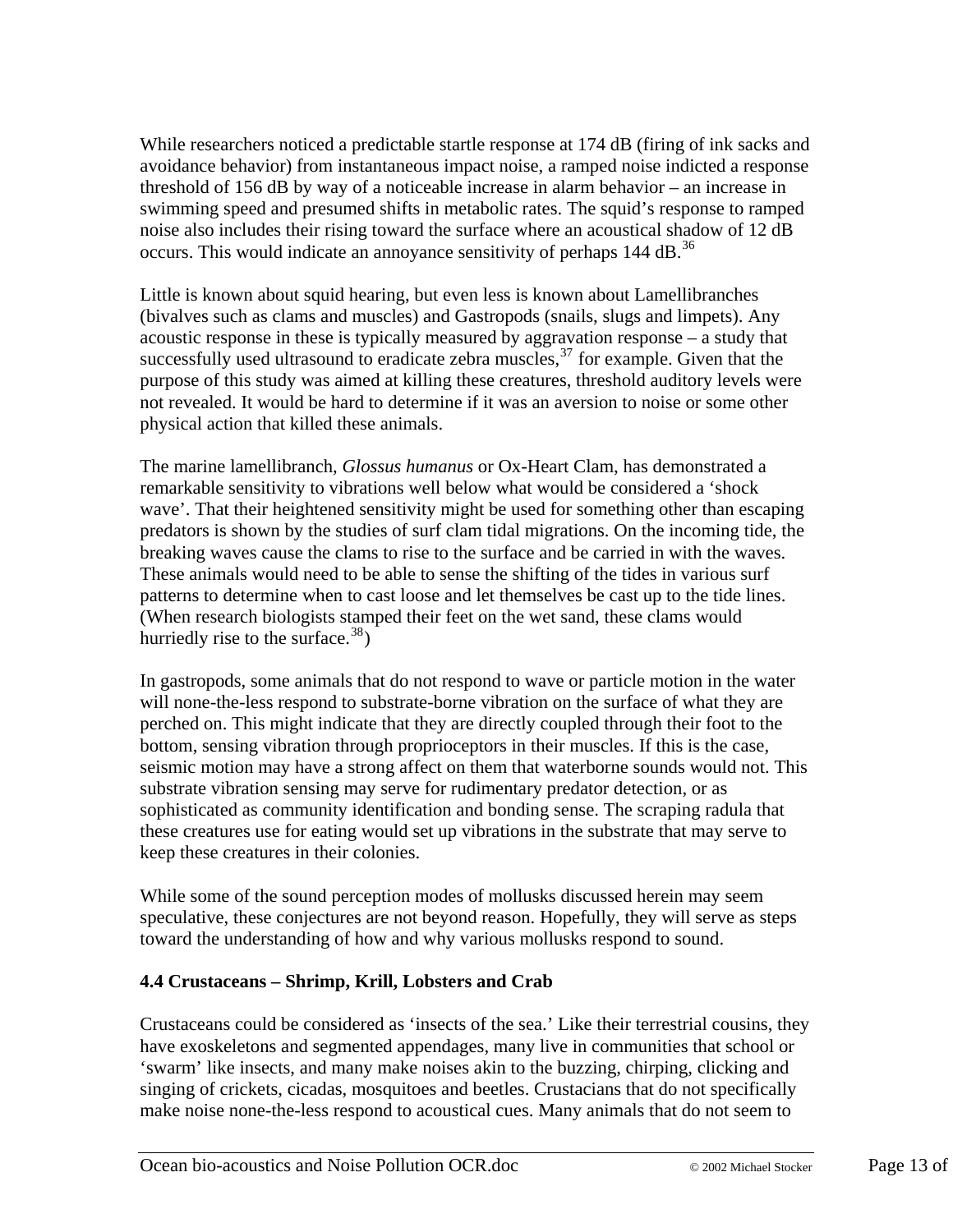communicate by way of sound are suspended in the 'collective' sound of their school – synchronizing their movements in response to the body of the school as previously mentioned in schooling fish and squid.

Crustaceans and insects do not have ears, bladders or lateral lines, but they possess chordotonal organs. These organs appear at the joint segments and are internal mechanoreceptors. As such they serve as proprioceptors, or as highly specific mechanoreceptor organs – e.g. hearing organs.[39](#page-26-15),[40](#page-26-16)

Chordotonal organs account for the acoustical sensitivity of fiddler crabs (*Uca pugilator*), hermit crabs (*Pagurus*), and other small tidal crustaceans. Many of these animals are sound sensitive to predators from both in and out of the water. They also use sound cues to scavenge their food. An associate in Queensland related how the Aboriginals in his homeland would call the crabs out of hiding by mimicking the sound of crabs eating. The crabs would hear 'feeding' and come out to investigate, at which point the callers would pluck the crabs off the rocks for dinner. The complexity of sound perception in these tidal animals is indicated by their ability to distinguish survival sounds from the ambient sounds of waves and surf. The ability to discriminate the sound of predators' footfalls from the sound of water splashes, from the sound of scampering prey all in a din of tidal backwash would require a fairly sophisticated auditory signal processing ability.

Deeper water scavengers also use sound cues to hear food as it falls to the sea floor. Studies indicate that sensitivity to 'micro-seismic' events in the frequency range of 30Hz  $-$  250Hz enables deep-water scavengers to detect food-fall to distances of 100 meters.<sup>[41](#page-26-17)</sup> These deep-water animals also require sensitivity to the sounds of predators. The adaptation of animals to sounds of threat is indicated in the recent anecdotal evidence that schools of pelagic shrimp have adapted evasion strategies to the sound of shrimp trawlers. When the trawlers circle in, the shrimp dive deep, below the nets.

We typically don't associate the scampering claws or the bubbling noises of tidal crabs as 'deliberate sound,' just as we don't consider the swimming noises of pelagic shrimp or schooling fish as 'deliberate,' though these sounds are significant elements of the creatures' survival. They are not 'words,' but if you spend any time in a tidal mudflat, the "snap, crackle and pop" of crustacians clearly signals the existence of living organisms in their environment – useful information to any organism dependant on that environment.

In 70% of the world's coastal areas, the dominant crackle of snapping or pistol shrimp speaks for itself about the biological importance of the noise. That these creatures use sound as a hunting tool seems remarkable enough; continuing the inquiry into whether the shrimp use this sound to maintain contact with other snapping shrimp  $-$  i.e. for communication – boarders extraordinary: Could the acoustic illumination principles mentioned above be used by the shrimp themselves? Signal coherency of their snapping may give clues to whether they coordinate their snapping with the acoustic community, or just snap randomly.[42](#page-26-18) While studies are still in progress, this characteristic would not be dissimilar from how the sound of individual crickets and cicadas is mediated by the sound of the community, creating the pulsing and humming choruses of terrestrial summer nights.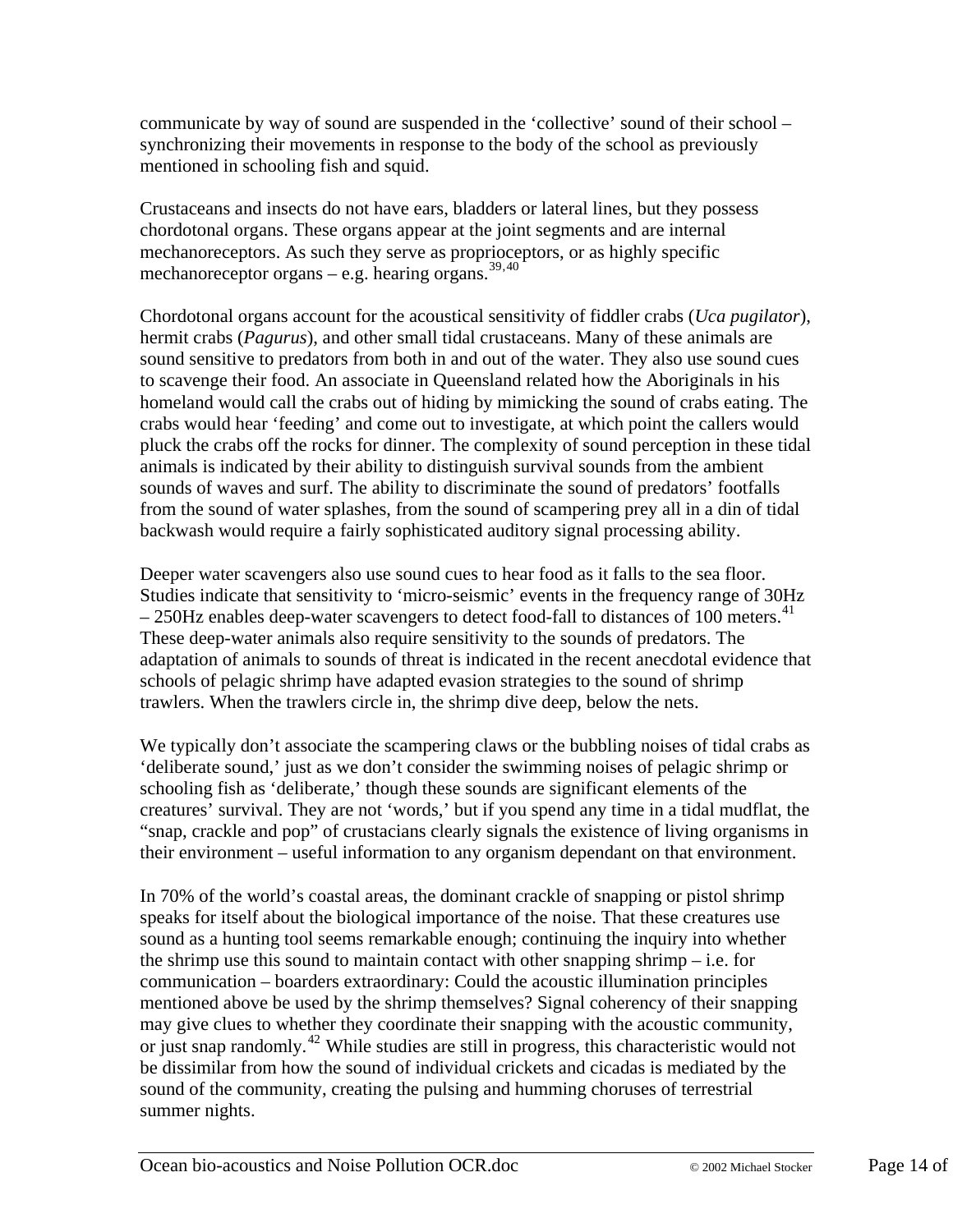Spiny lobsters have comb-like rasps on their antennae that the scrape on the tops of their shells in a manner akin to crickets' scraping of the comb-like rasp on their elytra together to produce sounds.<sup>[43](#page-26-19)</sup> In lobsters, this sound is presumed to be gender and breeding associated, because the male lobsters become agitated when this sound is played back to them.[44](#page-26-20) Similar gender associated sound generation also plays a role in the acoustic life of the fiddler crabs (*Uca pugilator*),<sup>[45](#page-26-21)</sup> although the mechanism of sound generation is by way of their singularly large claw.

We are just beginning to listen for and hear the myriad of sounds used and generated by marine crustacians. By deeper inquiry and understanding, we may be able to employ some of their methods of sound communication, adapting our uses of ocean acoustics to their highly evolved adaptations to the marine environment.

# **4.5 Cnidaria – Jellyfish, Anemones, Hydra and Corals**

This phylum of marine invertebrates includes jellyfish, anemones, hydra and corals. Understanding of the sense organ of these animals is only rudimentary, which is probably due to the fact that as specimens, most of these animals are physiologically simple, lending themselves to the lowly role of student biology dissecting practice. The perceived economic usefulness of Cnidaria generally ends here.

What this understanding does reveal though is the presence of statocyst organs in some of these creatures. These organs consist of a calcareous 'statolith' in an enervated envelope, considered to be organs of equilibrium; gravity acting on the statocyst allows the organism to orient. This mechanism is considered an early adaptation of the organs of balance in mammal inner ears. Because it is found in creatures with ancient evolutionary history and is so simple in form, statocysts may have been the first sense organ developed in multi-cellular animals.[46](#page-26-22)

One mystery that may cue us in on reasons to explore broader bandwidth of the Cnidaria statocyst involves how these creatures navigate. Many of these 'free floating' creatures have annual migrations that circumnavigate large areas in the oceans. Their migrations are largely unseen as a pattern because of their slow underwater course. Fishermen or researchers will only come upon them in migrating colonies during particular seasons. In one case, the 'By-the-wind Sailor' *Valella valella*, lives in large migrating colonies that have an annular migration path. The Valella do not have statocysts, but must have some other organs of mechanical energy perception. They use an 's' curved sail to propel themselves through their journey in large rafts floating on the ocean surface, body to body. Each individual organism sets its sail angle by adjusting against the body of the colony, and thus most of the colony avoids blowing ashore even in coastal areas that are dominated by onshore winds. (The ones that do break away are seen on beaches at specific times of the year.) The Valella need to establish angular relationships to the prevailing winds in order to sail in the proper direction. Can they also integrate the angles and the rhythmic undulations of the swells to help them know where they are?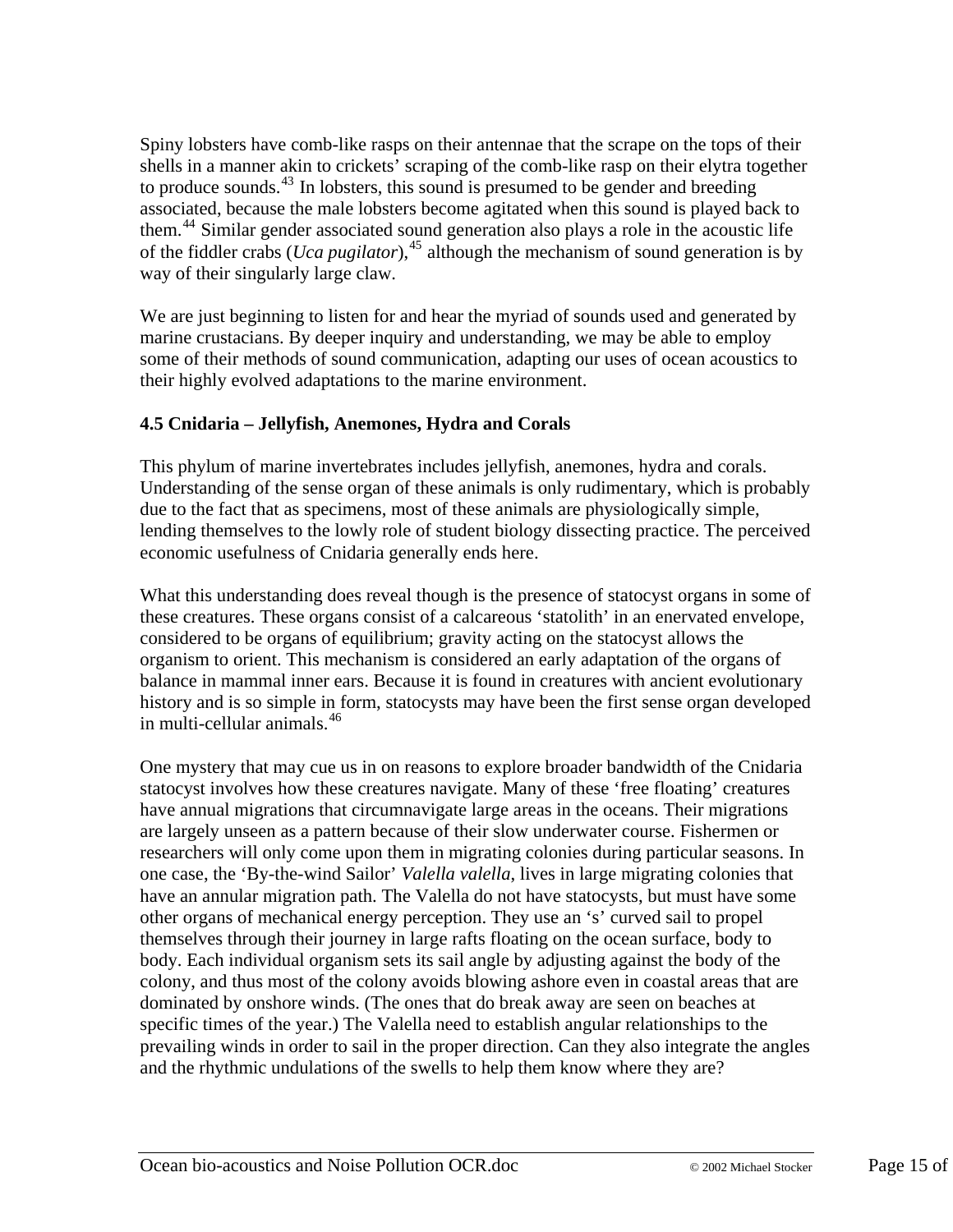While it is possible that the individual organism does not have phonoreceptors or other mechanoreceptors that can be monitored within the organism, the entire raft of Valella may somehow constitute a type of 'superorganism' (as defined by E.O. Wilson), that enables the raft to sense and respond to environmental stimuli that the individual organisms are not equipped to interact with. It is also true that a number of marine planktonic organisms respond to pressure changes by moving up and down in the water column. The hydrostatic receptors that mediate this are still undetermined, but speculations on their nature usually implicate some sort of pneumatic device. If this hypothesis proves true, the animals also have a device suited to sound reception<sup> $47$ </sup> sensitive to low and ultra-low frequency pressure gradient acoustic energy.

One class of cnidaria that does have sound responsive sense organs is the anemone. These creatures have proprioceptors that help them trap their fast swimming prey. Some species have relationships with anemone fish that take up residence in the stinging tentacles of the anemone. Protection of the fish from stinging by the anemones apparently involves special rhythmic movements of the fish that inform the mechanoreceptors of the anemones of their presence, inhibiting the capture response of the anemone.<sup>[48](#page-26-24)</sup> The discussion around anemones includes whether rhythmic stimulation amounts to acoustic perception, or just a "musical" sense. Unfortunately some of the perceptual studies in a lab using mechanical stimulation with glass pipettes may indicate as much about the researchers' patience as it does about the presumed insensitivity of the anemone to subtler stimulation.<sup>[49](#page-26-25)</sup>

The same could be said about corals, in as much as the stimulus response models in the literature seem to focus on mechanical stimulation alone. Corals are responsive to hydrostatic disturbances – particle motion induced by currents, predators and prey. Literature is sparse on the acoustic adaptations of corals, or how they respond to coherent or persistent sound or noise sources.

At present there is still a dearth of research and understanding about how Cnidaria – with their ancient evolutionary history – actually perceive and adapt to their environment through acoustic energy and vibration, and how this has enabled them to survive over the eons despite their 'simplicity.'

#### **5.0 Summary of Animal Sound Perception and Production Modes**

From the preceding it is clear that many sea animals use sound in a variety of ways. Some animals use sound passively, others actively. Passive use of sound occurs when the animal does not create the sound that it senses, but responds to environmental and ambient sounds. These uses include:

- 1. Detection of predators.
- 2. Location and detection of prey.
- 3. Proximity perception of co-species in school, raft or colony.
- 4. Navigation either local or global.
- 5. Perception of changing environmental conditions such as seismic movement, tides and currents.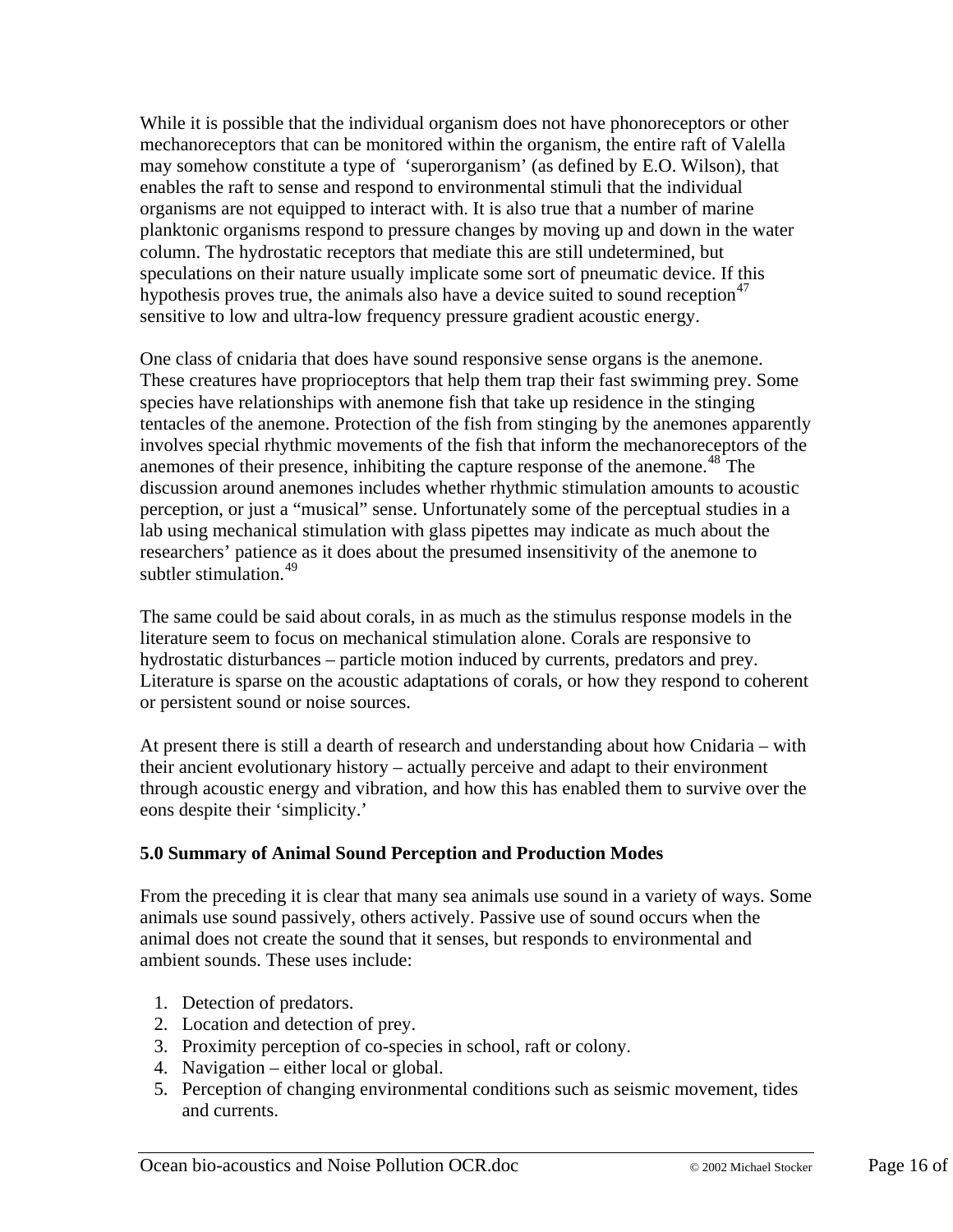- 6. Detection of food sources and feeding of other animals.
- 7. "Acoustic illumination" akin to daylight vision.

Active use of sound occurs when the animal creates a sound to interact with their environment or other animals in it. Active uses include:

- 1. Sonic communication with co-species for breeding.
- 2. Sonic communication with co-species for feeding including notification and guidance of others to food sources.
- 3. Territorial and social relations.
- 4. Echolocation.
- 5. Stunning and apprehending prey.
- 6. Alarm calls used to notify other creatures of the approach of enemies.
- 7. Long distance navigation and mapping.
- 8. Use of sound as a defense against predators.
- 9. Use of sound when seized by a predator (perhaps to startle the predator).

The methods of sound production are as varied as the uses. Some methods are still not entirely understood, but they include:

- 1. Mechanical clacking or rattling of plates or teeth.
- 2. Grinding or scraping of bones, shells, appendages or teeth.
- 3. Oscillations of bladders by way of special muscles.
- 4. Oscillations of the entire body.
- 5. Distribution of fluids or gasses within the body through sound producing organs.
- 6. Forceful ejection of fluids or gasses outside of the body through sound producing organs or mechanisms.

The sounds produced and/or perceived through these methods can be attributed to pressure gradient and/or particle motion energy. The useful frequency ranges incorporated by these various methods span the range from 'human infra-sonic' frequencies of 0.1 Hz through ultrasonic frequencies nearing 300 kHz.

Due to the physics of sound in the sea – and the wavelengths of the various frequencies, the infrasonic frequencies  $(0.1 \text{ Hz} - 20 \text{ Hz})$  are probably dominant in long distance navigation, communication, and environmental monitoring. The lower frequencies (1Hz – 100Hz) are likely involved in proximity detection, predator/prey interaction and feeding. The mid frequencies (1000 Hz – 10 kHz) dominate close range communication and 'communicative' interaction with other organisms. The higher frequencies (10 kHz – 300 kHz) are likely used for echolocation, acoustic illumination, holophonic imaging, and perhaps co-species communication.

It has not been established that any sound in any frequency range predictably stimulates voluntary, sympathetic, or autonomic responses in any species, e.g., that low to mid frequencies are used exclusively for communication in teleost fishes, or that low frequency impact noise predictably induces startle responses in all squid. It is likely that any sound in any regime could stimulate any, none, or all response modes. It is also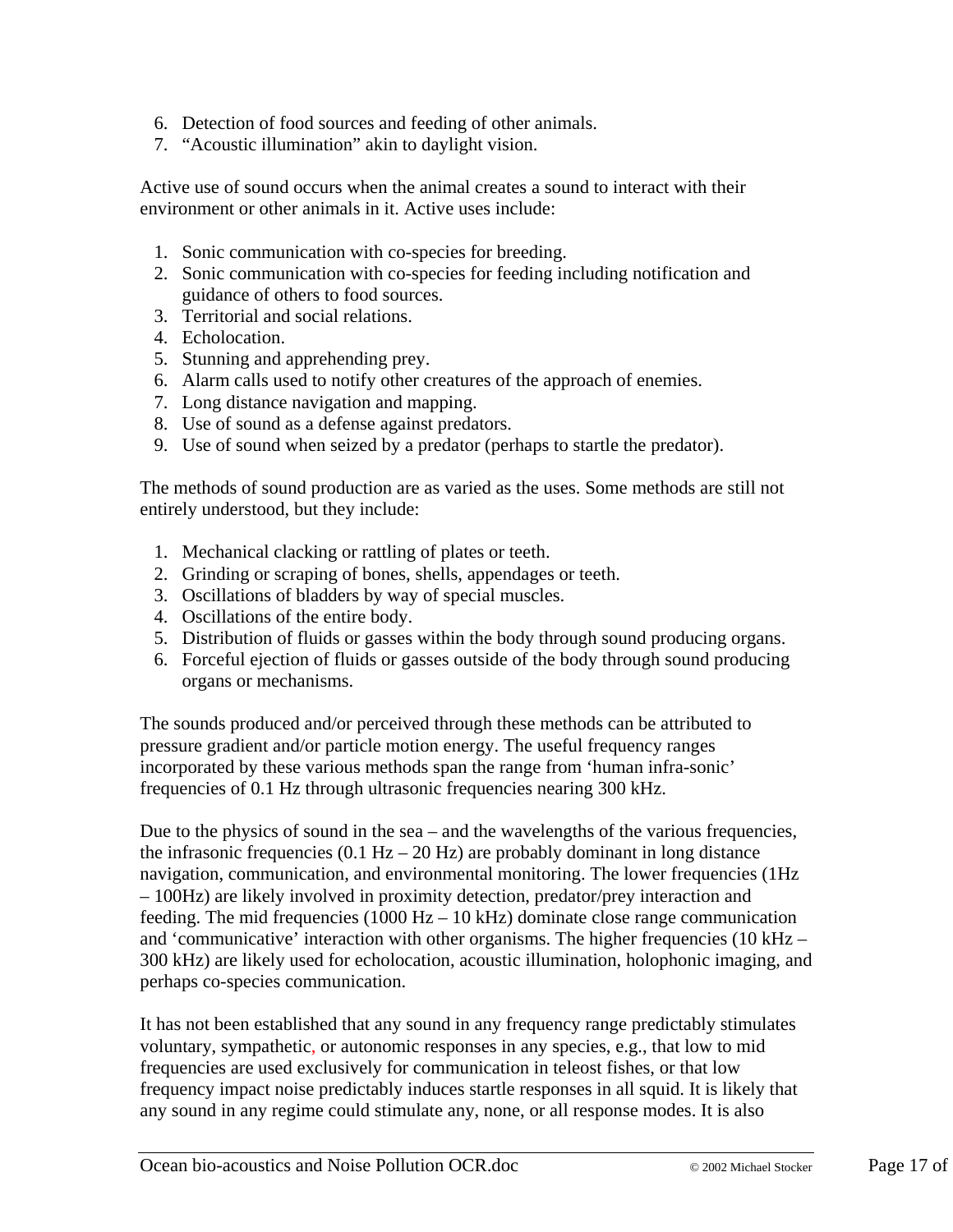possible that certain sounds could stimulate systemic responses that do not fall under the rubric of 'nervous system response,' but none-the-less stimulate the system in some fashion – observable or otherwise.

There is much to learn, but with the increasing sophistication of our research tools and breadth of our curiosity, the mysteries of the marine acoustic environment are becoming ever more open to exploration. As we learn more about how various animals have adapted to their ocean surroundings, our understanding will undoubtedly have a positive impact on the quality of our own lives.

# **6.0 Anthropogenic Noise in the Sea**

In 1490 Leonardo da Vinci observed how the sound of ships traveled great distances underwater. The sound of ships in the  $15<sup>th</sup>$  century included the noise of rudders and rigging, oars and the handling of cargo. Seafaring, while not in its infancy, was a "life driven" technology; the power of wind and human muscle generated the only anthropogenic noises in the sea. Over the next 400 years, acoustic technology at sea involved innovations such as underwater bells and whistling buoys on submerged rocks and reefs to warn navigators and captains away from marine hazards. With the advent of steam powered engines, the quality and level of noise began to shift dramatically. With the ability to navigate to, and develop the far reaches of the globe, the use of dynamite and diesel driven pile drivers began transforming the soundscape of coastal waters worldwide.

Once the mechanization of seafaring and coastal civil engineering took hold, ocean noise began increasing exponentially. Over this time there was little scientific inquiry about the sounds of the sea, so the changing profile and density of ocean noise went unnoticed until the strategic value of anthropogenic noise became apparent. In response to the very effective submarine warfare in WWII, after the war the U.S. Navy developed an underwater network of sound gathering hydrophones. The first generation of oceanbottom listening device arrays were deployed in 1954 - 1955 in a system that eventually was called SOSUS – an acronym for 'Sound Surveillance System.'<sup>[50](#page-26-26)</sup>

SOSUS was strictly a passive, "listening only" technology. As it developed, the ability to monitor ocean traffic became quite accurate, with the capability of monitoring individual vessels at long distances, determining their position, course, class, and size. Once the 'Cold War' ended, SOSUS was made available to research scientists.<sup>[51](#page-27-0)</sup> When military tools for undersea listening were made available to the curious, amazing things were discovered. The perspective had shifted – what had been considered interference became information, and while the diversity of biological sounds became apparent, so too did the incredible din generated by human activity.

# **6.1 Sources of Anthropogenic Noise – Boats, Ships and Watercraft**

In 1992, when the SOSUS program was opened to civilians, researchers got an earful. In addition to being able to hear, locate and track individual whales by way of their vocalizations, for the first time scientists also heard the density of anthropogenic sounds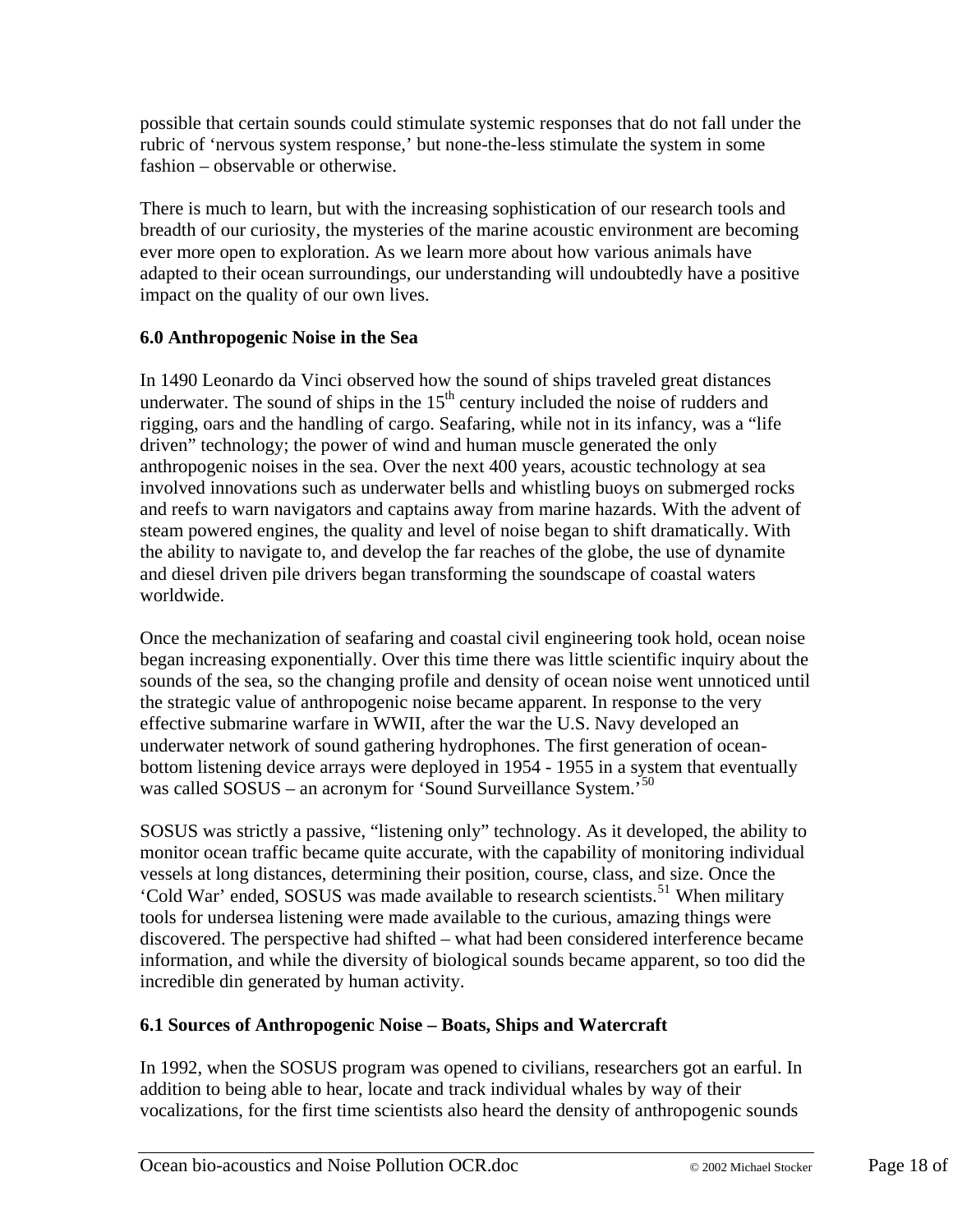that cluttered the marine soundscape. The most pervasive of these ocean noises were caused by transoceanic shipping traffic. At that time the international ocean cargo fleet included some 75,000 vessels, and the average shipping channel vessel noise level ranged between 70 – 90 dB<sup>[52](#page-27-1)</sup> – as much as 45 dB over the natural ocean ambient noise in the surface regions. In the last 12 years the fleet has swelled to close to 87,000 vessels.<sup>[53](#page-27-2)</sup> While the mathematical model would only represent an increase of less than 1 decibel to the overall ambient noise, the temporal density and geographic spread increase of 16% over that time more closely represents the equivalent impact of the noise increase.

The ambient noises in an average shipping channel are due to propeller, engine, hull, and navigation noises. Any cargo vessel or tanker will generate 170 – 180 dB of noise at close range; this dissipates over distance through spreading and attenuates as a result of sea surface texture and geometry.

In coastal areas the sounds of cargo and tanker traffic are multiplied by complex reflected paths – scattering and reverberating due to littoral geography. As a result, shipping noise in coastal areas near harbors may easily reach 100 dB, and peak at 150 dB in major ports and seaways.<sup>[54](#page-27-3)</sup> These cargo vessels are also accompanied by all other manner of vessels and watercraft:

- Commercial and private fishing boats;
- Pleasure craft, personal watercraft (jet skis, etc.), as well as coastal industrial vessels;
- Public transport ferries;
- Shipping safety and security services such as tugs boats, pilot boats, Coast Guard and coastal agency support craft; and
- All varieties of navy ships, from submarines to aircraft carriers.

Every one of these vessels with a motor and a propeller increases the coastal area ambient noise level. Marine engine and drive noise is in the low frequency band of 10 Hz to 2kHz and is typically much louder than the noise of equivalent service terrestrial vehicles. They are louder because for a given drive purpose, the engines are much larger – there is a significantly "higher horsepower per vessel" factor required to just push a hull through water. (Transoceanic vessels have much larger engines than anything found on land.) They are also louder because the ocean environmental law has not stipulated the same muffling devices required for land based vehicles. Additionally, propellers are much louder drive devices than the wheel, and vessels can have as many as eight engine-topropeller drive systems. Most of these vessels also have various other engines such as cooling pumps and generators which couple noise into the sea through the hull, and through ocean water coupled cooling and exhaust systems.

Most of these vessels also have their own sonar systems for navigation, depth sounding and "fish finding." There are various types of sonars used. A large number of commercial devices operate in the 15 kHz to 200kHz frequency range with a few watts to a few kilowatts of power.<sup>[55](#page-27-4)</sup> Other locating, positioning and navigational sonars operate in the mid frequency band of  $1$  kHz to 20 kHz,<sup>[56](#page-27-5)</sup> and yet other long-range sonars operate in the 100 Hz to 3kHz range. [57](#page-27-6) All of these devices operate in an acoustical power range of 150  $dB - 215 dB$ .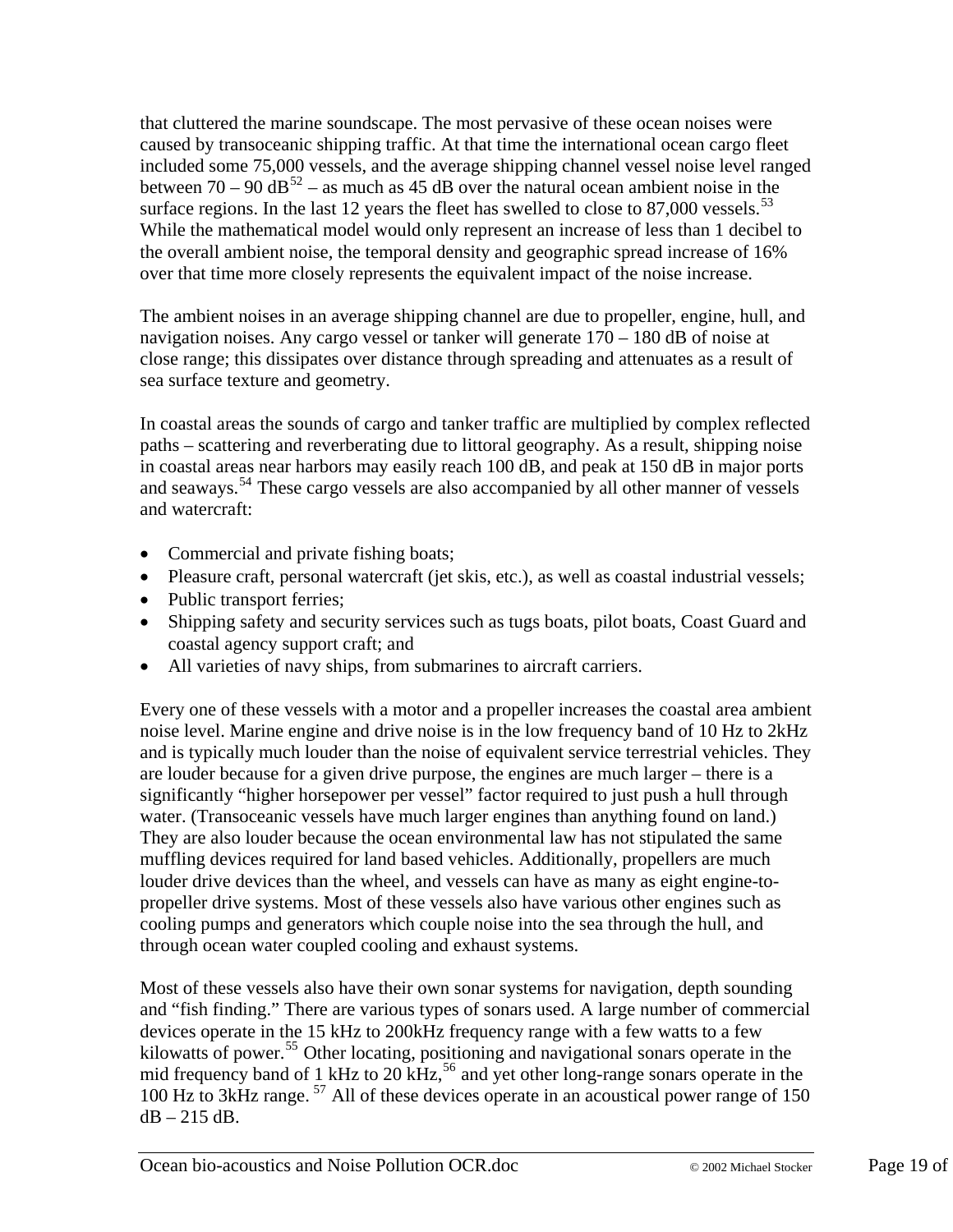Some commercial fishing boats also deploy various "Acoustic Harassment Devices" (AHD's) to ward off seals and dolphins from the easy meals that the fishing boats provide, as well as aversion devices to keep dolphins, seals and turtles from running afoul of the nets. These AHD's include simple explosive devices, pingers, ringers and squeakers that annoy or harass the subject animals – or call them to dinner, by some fishermen's accounts. Explosive devices are somewhat self-explanatory – they are either charges set off in the water, or rifle propelled "blanks" to frighten individual animals. Pingers are short duration blast devices that deliver 130 dB pulses of mid frequency noise to startle, but purportedly don't harm net-predatory dolphins and seals. Ringers and squeakers are significantly louder, emitting 11 to 17 kHz noises at source levels of ~187 – 195dB designed to stun, and thus repel net-predatory mammals.<sup>[58](#page-27-7)</sup> These devices are used around fishing boats, but they are also used in stationary applications around marine aquaculture.<sup>[59](#page-27-8)</sup>

# **6.2 Non-vessel Commercial and Industrial Noises**

The loudest noises revealed by the SOSUS system were the sounds of marine extraction industries such as oil drilling and mineral mining. The most prevalent and remarkable of these sounds are from the seismic 'air guns' used to create, and then read seismic disturbances. These devices generate and direct huge impact noises into the ocean substrate. The tectonic reflections are read to reveal the varied densities of the sea bottom. The noise is directed into the earth, and consequently produce noises throughout the surrounding sea. The peak source levels of these explosions are typically between 250  $-255$  dB, though horizontal transmission is more in the range of 200 dB.<sup>[60](#page-27-9)</sup> Air gun impact noise may have repetition rates of one every few seconds and may be heard up to thousands of miles away for hours on end – from each exploration site.

After the 'exploration stage' involving air guns, the explored areas need to be exploited. Drilling, coring and dredging performed during extraction generate their own sets of loud noises. There is also a high degree of acoustic telemetry associated with positioning, locating, equipment steering and remotely operated vessel (ROV) control to support extraction operations. Acoustic transponders are well suited for these tasks; they replace vulnerable and costly wire and cable technology, and radio frequency transponders do not work in the ocean. Increasingly sound is used to communicate with well heads, positioners, caps, valves and other hardware. At present there has been little call to keep the noise level down, so acoustic transponder design is driven more by signal reliability and longevity than noise profile. Transponder volumes of 185 – 200 dB at frequencies ranging between 7kHz – 250 kHz are typical, with effective communication ranges of  $10 \mathrm{km}$ <sup>[61](#page-27-10)</sup>

With the exception of the deep water shipping routes, most of this industrial and commercially generated noise happens within the boundaries of the continental shelf. This is where the accessible harvests occur. While this would account for the most noticeable impact on the marine biota, the "up side" is that the physical make-up and conditions of coastal waters provide for a distance-related attenuation rate that is somewhat faster than the spherical spreading factor of 6 dB for every doubling of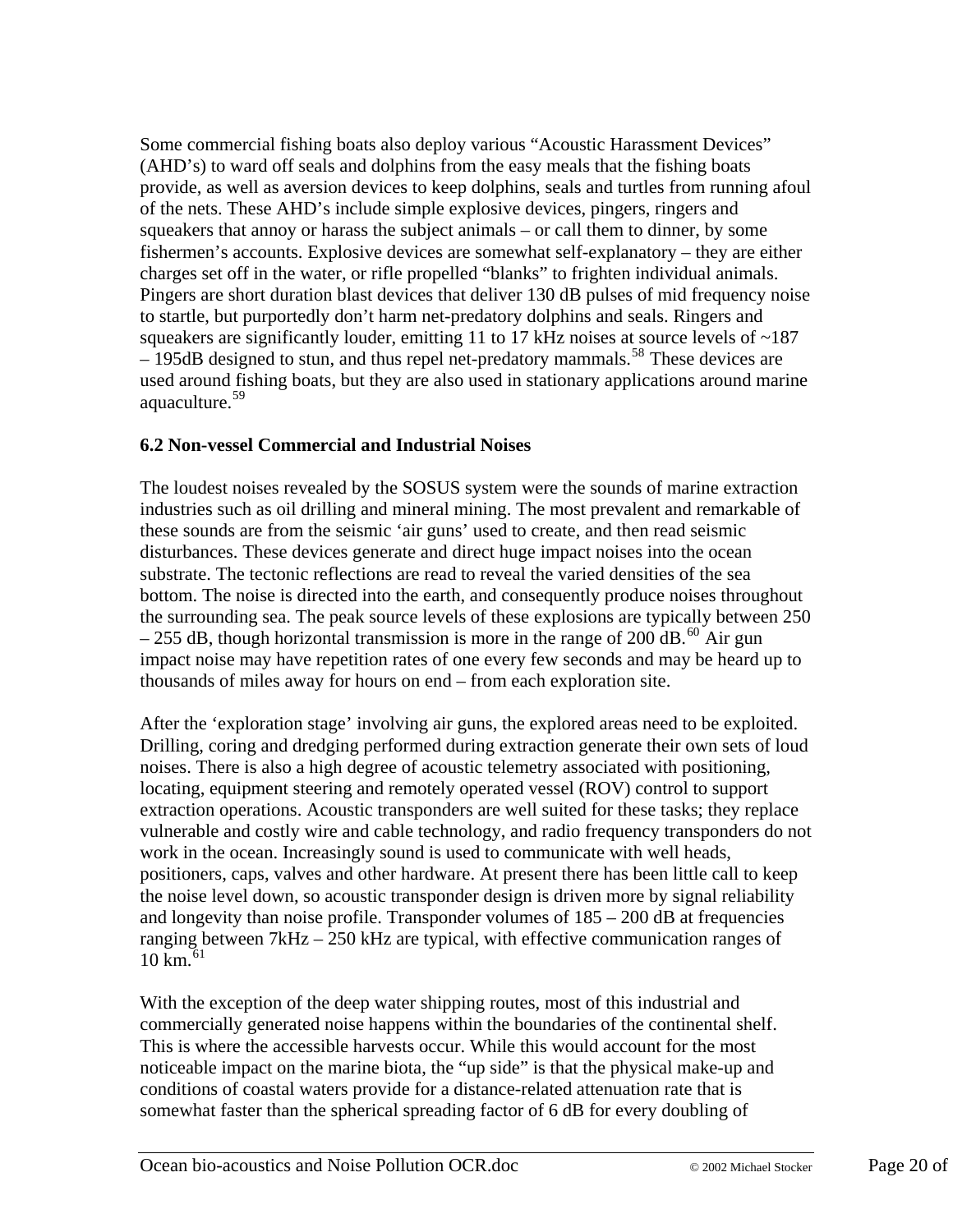distance. Factors affecting sound attenuation in littoral areas include relatively shallow waters with a dynamic thermocline, variable bottom geography and composition, and variable and dynamic surface geometry. Depending on the specific conditions, a single 185 dB mid-low frequency noise source may be masked by ambient noise within 100 km (60 miles) or so toward the sea, and perhaps much faster toward the shore. However, it would not be remarkable for this same noise to travel 500km (300 miles.) Of course hearing this single acoustic event presupposes that it is the only event within the subject radius. Increasingly these events are 'buried' in the surrounding anthropogenic noise floor before being masked by the natural ambient noise of the sea.

#### **6.3 Research and Military Communication**

Because the ocean transfers sound over long distances so effectively, many schemes have been designed to make use of this feature – from long distance communication, to mapping, to surveillance. In 1991 a group of scientists from nine nations designed a test that sent sounds 18,000 kilometers (11,000 miles) underwater through all of the oceans but the Arctic.<sup>[62](#page-27-11)</sup> Called the Heard Island Feasibility Test (HIFT), this test confirmed that extremely loud sound could be transmitted in the deep-ocean isotherm and could be coherently received throughout the seas. The first program that HIFT spawned was a program designed to map and monitor the deep ocean water temperature. The speed of sound in water is dependent on temperature; this characteristic is used to measure the temperature of the deep water throughout the sea. The theory is that long-term trends in deep-ocean water temperature could give a reliable confirmation of global warming. This program was named Acoustic Thermography of Ocean Climates (ATOC), and after a few false starts due to environmental concerns, the program was authorized in 1996 with two Pacific transmitters, one off Monterrey Bay in California, the other off the island of Kauai. The receivers are stationed throughout the Pacific basin from the Aleutians to Australia. While the 196 dB transmission levels of ATOC are not as loud as the original HIFT program, the transmission schedule spans ten years with 20 minute long transmissions every few hours.

ATOC is a long wavelength, low frequency sound in the  $1 Hz - 500 Hz$  band. It is also the first pervasive deep-water sound channel transmission, filling an acoustical niche previously only occupied by deep sounding whales and other deep-water creatures.

Concurrent with the development of ATOC the U.S. Navy and other NATO navies have developed other low frequency communications and surveillance systems. Most notable of these is a Low Frequency Active SONAR (LFAS) on a mobile platform, or towed array. Used in conjunction with a towed array of passive sensors called Surveillance Towed Array Sensor System (SURTASS), the entire system acronym is SURTASS/LFAS.

The SURTASS/LFAS signal is comprised of two or more swept tones in the 100 Hz to 500 Hz range. Sweeping these tones across each other creates lower frequency combination tones in the 0.1 to 50 Hz range. These long wavelengths adhere well to the curvature of the globe. In conjunction with the mobile platform, the system will be capable of ensonifying 80% of the world's oceans. The specified source level of a single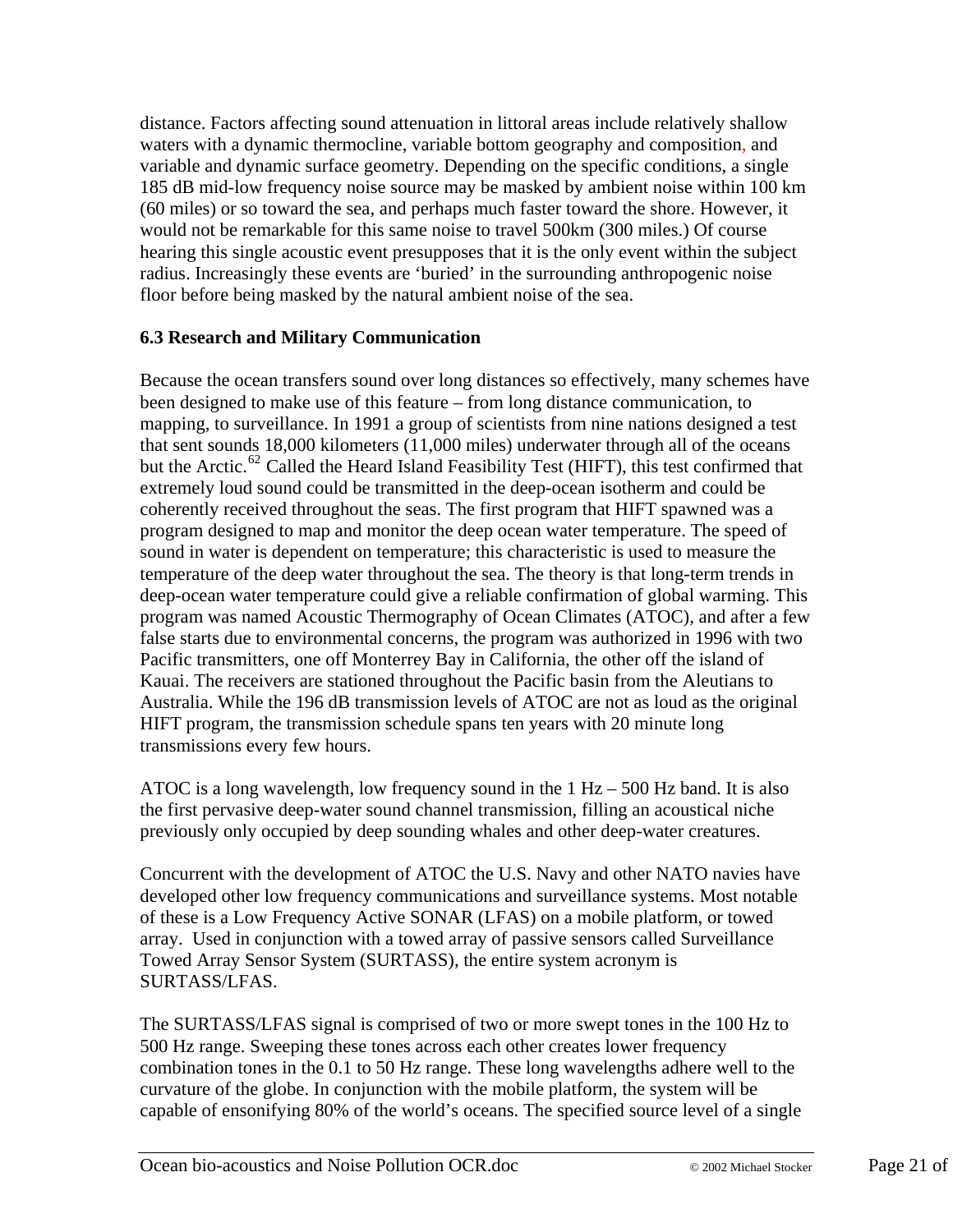transducer is  $215$  dB  $-100$  times more powerful than the ATOC signal. However, because the transducer is an array of 18 individual transducers rated at 215 dB, the effective source level is 240 dB. This signal is 55 dB or 320,000 times louder than the ATOC signal.

### **7.0 Impacts of Anthropogenic Noise on the Sea – Discussion**

The difficulty in determining the overall impact of any human activity on the sea is that we are unable to see any immediate affect of the activity on the environment. Aversion by sea creatures, organic stress or even catastrophic damage is hidden in the depths. Our ability to observe long-term trends in fishery vitality involves seasons, years or even decades of circumstantial observations and assumptions about causes. Fishery depletion, which we often assume is caused by over-fishing, may well be caused by other factors. Chemical pollution and destruction of estuary and coastal wetland nursery habitat often figure in discussions about the collapse of once abundant fish stocks. As we learn more about the ocean environment and the creatures that live in it, we will surely find many other elements that constitute a healthy and vital living environment, and what factors compromise that vitality. In consideration of how various creatures adapt to their surroundings through sound perception presented herein, it is probable that anthropogenic noise has greater impact on the ocean environment than we have heretofore understood.

Anthropogenic noise covers the full frequency bandwidth that marine animals use (from 1 Hz – 200kHz). Anthropogenic noise also occurs throughout the ocean habitats, from coastal inlets and bays, across the continental shelf down into the deep sea, and even into the sea floor. Due to the efficiency of sound transmission in the sea, any noise travels for far greater distances and containment is difficult. All human activity in the sea produces noise, and with the exponential growth in ocean resource industries and military use of the sea, that noise is increasingly pervasive.

The information that we have collected over the years on the affects of sound and noise on various marine organisms have largely focused on the more obvious short term responses of living specimens to sound stimuli. The study of marine animals in the lab is far less complicated than habitat observation inasmuch as the complexities of containment and the broad extent of marine environment interactions challenge habitat observations. Lab studies to determine the auditory sensitivity of fish typically involve observing alterations in learned behaviors; auditory studies of mollusks and crustacians involve aversion strategies or specimen health after a regimen of sound exposure. In many cases, organism acoustical interaction studies involve some measure of temporary or permanent tissue damage.

While tissue damage would be a significant factor in compromising marine organisms, other effects of anthropogenic noise are more pervasive and potentially more damaging to fisheries. Masking – the burying of biologically significant sounds in a noise floor of anthropogenic interference – would compromise all acoustical interactions, from feeding to breeding, to community bonding, to schooling synchronization and all of the more subtle communications between these behaviors. Alternately, anthropogenic sounds that falsely trigger these responses would have animals expend energy without results. Sounds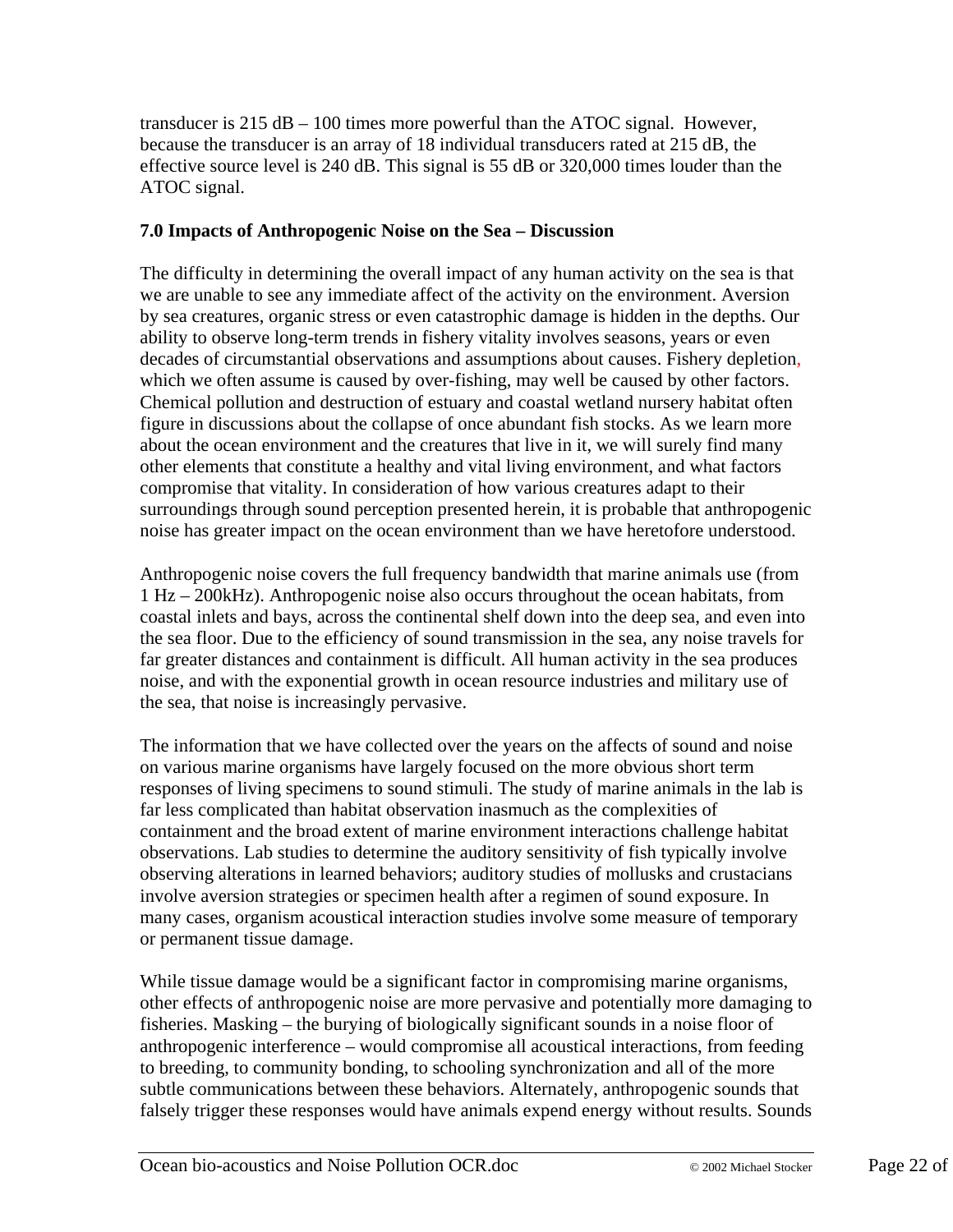within autonomic response ranges of various organisms may trigger physiological responses that are not environmentally adapted in healthful ways. And lastly, the biological stress induced by higher density acoustic stimulation may be akin to the same biological stresses induced in humans who live in increasingly cacophonous urban environments – triggering or inducing non-survival adaptive responses that damage the organism or damage the community.

Through behavioral and cognitive science, we are developing the tools to ascertain subtler effects of stimuli on organisms within their habitat; increasingly, organisms are evaluated in terms of environmental and community relationships rather than individual collections of tissues, organs and nerves with a set of adaptive behaviors. Newer behavioral models, along with the increasing accuracy of monitoring technologies will enable us to observe in-habitat animal relationships that include elements of community density and distribution trends, trends in shifting predator/prey relationships, and epidemiology. These meta-themes will give us clues into the impact of anthropogenic noise on the marine acoustic environment.

# **7.1 Anthropogenic Noise Mitigation**

While technology is considered a driving force behind marine habitat destruction, developing technologies will also provide us with opportunities to adapt our harvest and resource extraction operations more efficiently and with more finesse. If we include the importance of ocean quietude into our design criteria, acoustic transducer systems can be designed around more sensitive receivers rather than more powerful transmitters. Digital communication technologies and system-tuned code/decode algorhythms may allow higher data densities without higher acoustic volume. Even seismic exploration can be tailored toward "smaller and more sensitive" rather than "larger and more powerful." Ocean transport noise can be reduced with anti-fouling technologies for hulls and drive systems; low or non-cavitating vortical drives<sup>[63](#page-27-12)</sup> will replace high cavitation 'brute force' propulsion systems. Understanding more about the noise fields generated by various organisms may help fishing vessels locate fish schools with passive SONAR technologies, just as the SOSUS surveillance system allows the U.S. Navy to passively located and identify vessels and submarines. The acoustic illumination method highlighted in this report could be developed for underwater imaging using only ambient noise. $64$ 

The Navy could continue development of SOSUS accuracy for vessel surveillance, and perhaps use remotely operated reconnaissance vessels for submarine communication and surveillance purposes. In this setting, the use of current SURTASS/LFAS technologies would be a strategic (and environmental) liability; a quieter sea would more clearly reveal the position of loud signal sources generated by active SONAR technologies.

Research funding in any field is directly proportional to economic benefit. Only as biologists are sounding alarms of mass extinction are studies being sponsored that focus on habitat preservation and long-term viability of our planetary biosphere. The survival of our species is dependent on the viability of the ocean fisheries. As we become more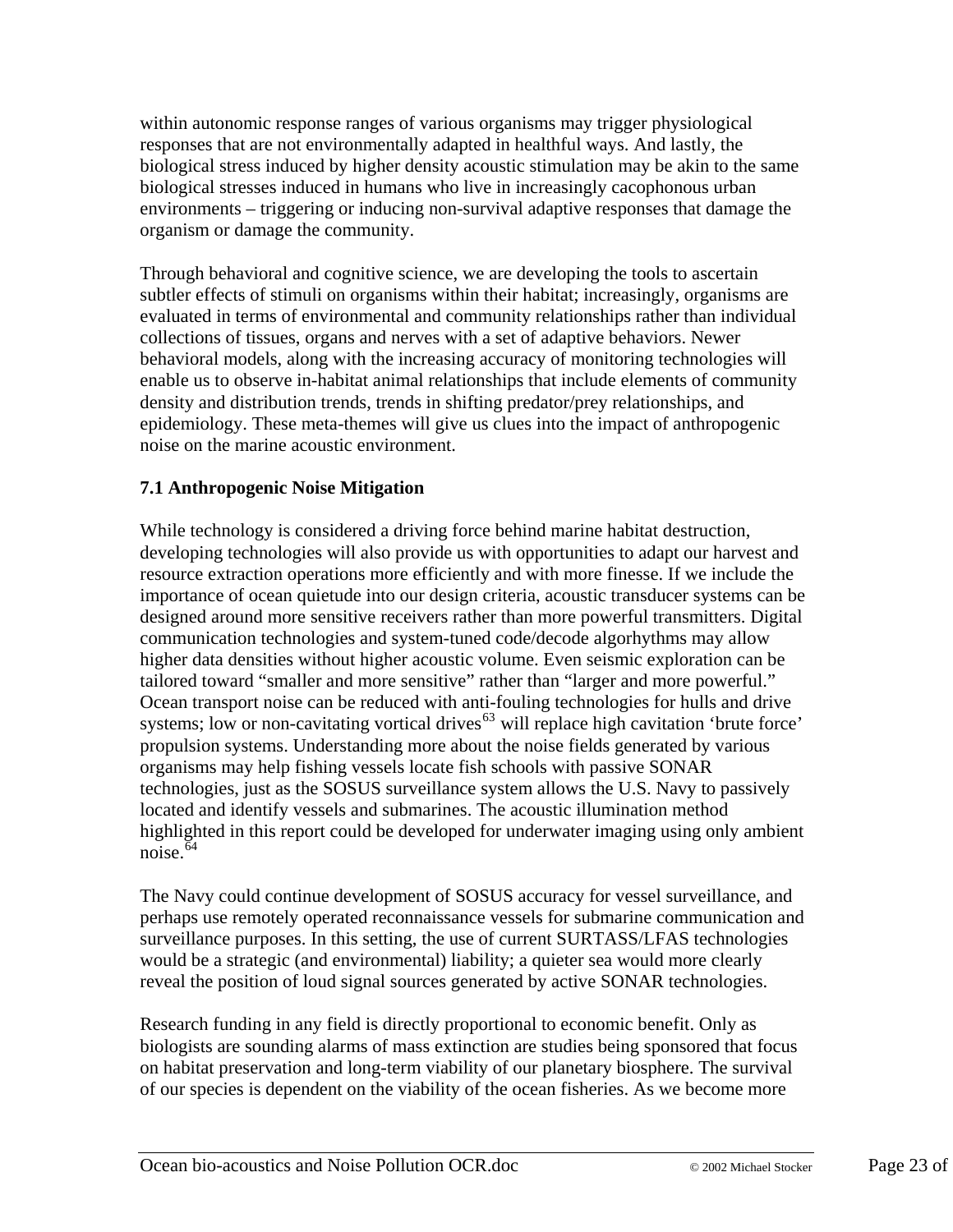acquainted with the dependence of these fisheries on sound, we can focus our research and tailor our activities to promote a quieter marine acoustic environment.

# **Appendix**

### **A.1.0 Sound behavior in the ocean**

One of the most distinct differences between airborne sound and underwater sound lies in the density of each medium. Water is 3500 times denser than air, so sound travels five times faster in water than in air. Density also accounts for the ability of water to transmit sound energy over long distances better than air. The deep ocean also acts as an expansive open space; there are no trees, roads, grassy fields and houses to block and attenuate noises created within the expanse. These factors account for how sound can travel great distances underwater.

Sound is an oscillation over time that is generated by some mechanical action at a location. The energy imparted by the mechanical action moves away from the source at a particular velocity and causes two types of actions; it causes an oscillation in pressure in the surrounding environment, and it causes an oscillating movement of particles in the medium. These properties are true for sound in air as well as in water.

### **A.1.1 Soundwaves and Ocean Geometry**

One of the characteristics of the oscillation of pressure is "wavelength" – a pressure gradient over a distance. Sound wavelengths in water or air can be measured much in the same manner that waves at the beach can be measured – it terms of the distance from crest to crest. This wavelength is dependent on the frequency. The energy of these waves moves at a predictable speed in the medium, so if the frequency of the waves increases, the distance between them gets shorter. If the arrival time increases (the frequency is lowered) the distance between the crests, or wavelength, gets longer.

The relationship between wavelength and frequency is also dependent on how fast sound moves in the medium. Sound moves at approximately 1000 feet per second in air. In water, sound moves at approximately 5000 feet per second. This means that the wavelength for a given frequency in water is five times its wavelength in air.

Sound energy moves faster in water because water is denser than air. From this we can surmise that the speed of sound is dependent on density. Sound moves faster in denser mediums (in water sound energy travels at  $\sim$  5000 ft./sec., in steel it travels at ~16,000 ft./sec.). This is important particularly in water because there are three factors that influence the density of water: temperature, pressure and salinity. In the deep ocean – away from rivers and estuaries – salinity is relatively constant. The pressure gradient is also constant in that the pressure increases in direct proportion to depth – approximately one 'atmosphere'[65](#page-27-14) for every 34 feet in depth.

Near the surface of the sea, wave action and solar heating cause turbulence that is weather dependant. This surface zone also exhibits seasonal and diurnal changes in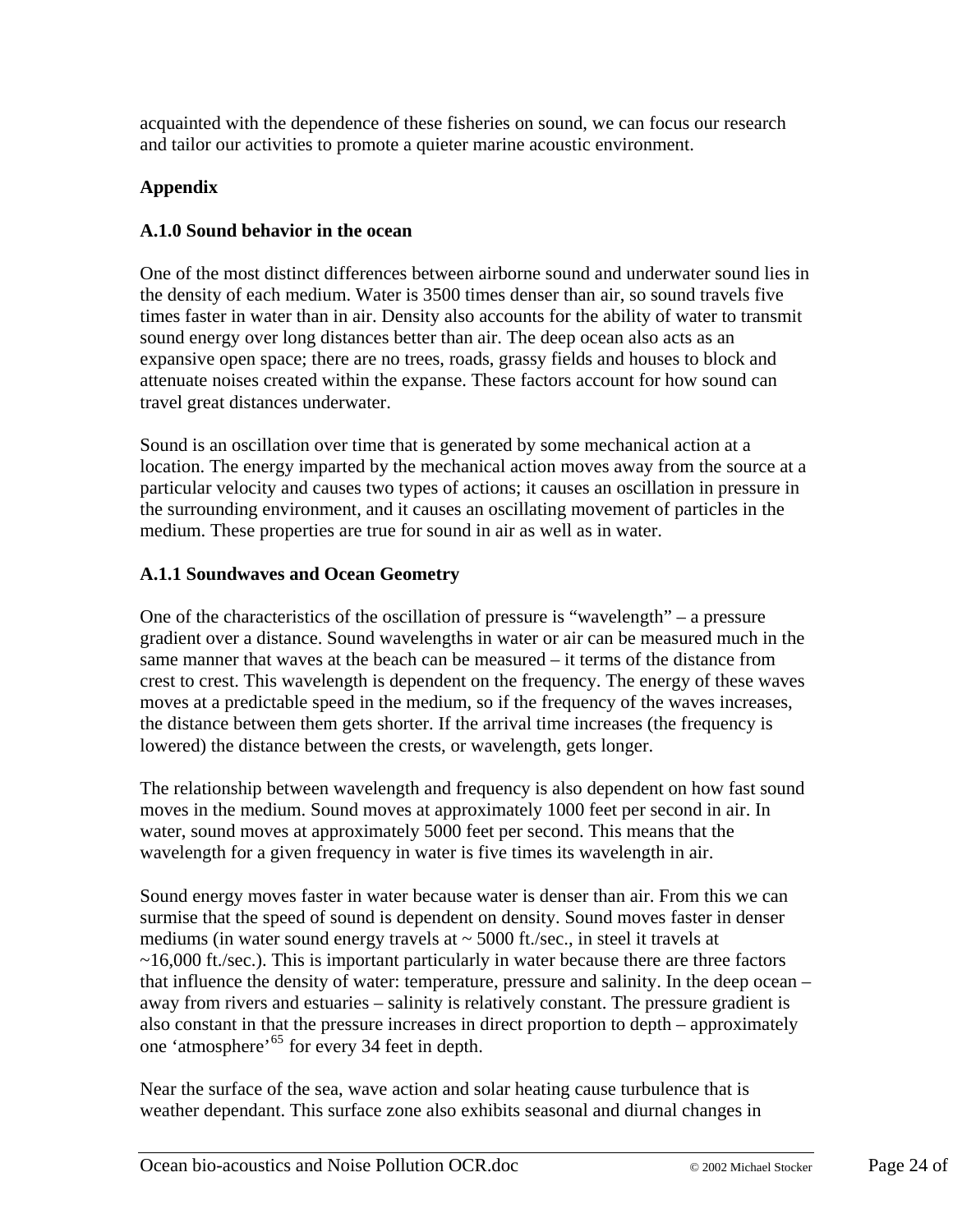temperature that affect the transmission of sound. Below this zone there is a thermal boundary that defines an "isotherm" or deep layer where the ocean temperature is relatively stable at  $\sim$ 4 $\degree$  C. The depth of this boundary varies from near the surface to 4,000 feet, depending on season and proximity to the arctic latitudes. (See chart 1.1.1a in appendix from Urick p. 118.) This abrupt thermal and density boundary acts as a sound reflective surface underwater. Sound generated above the isotherm will tend to bounce off of it back up toward the surface; sound generated below it will bounce down back into the deep.<sup>[66](#page-27-15)</sup> This characteristic creates a 'channeling' effect, whereby sound generated within a layer will tend to remain in the layer, channeling over the curvature of the earth adhering to the layer it is generated in. (See chart 1.1.1b in appendix from Urick p. 160.) In the surface layer, sound will diffract off of the surface irregularities and diffuse through surface turbulence. This is particularly the case with shorter wavelength, higher frequency sound, where the shorter wavelengths interact with surface conditions. As a result, the channeling affect at the surface is better at lower frequencies than at higher frequencies – but in any case, subject to the vagaries of weather and turbulence.

In the isotherm, the channeling is considerably more pronounced as sound is not scattered by turbulence, and the depth is not a limiting factor on wavelength.<sup>[67](#page-27-16)</sup> In this "sound" channel," whales have been heard at distances exceeding 1500 miles, and anthropogenic noise has been transmitted over 11,000 miles in the Heard Island Feasibility Test  $(HIFT)$ <sup>59</sup>

Due to the long-range characteristic of sound channel transmission, it is likely that whales that produce loud sounds use it for long-distance communication. It is also likely that migrating animals also use the sound channel's acoustical cues for navigation – deriving location cues by listening to the distance and sources of waves and currents interacting with ocean geography.<sup>7</sup>

# **A.1.2 Particle Motion**

The second type of action imparted on the environment by acoustical energy is termed particle motion. This term is not specific to the movement of actual particles suspended in the water, but rather it is a description of the subtle movement of the water molecules back and forth, compressing and relaxing the medium along the axis of sound transmission. Their distance of travel in water is typically miniscule, and animal's organs sensitive to this type of motion are also used to sense turbulence or the close-by movement of prey or predator<sup>[68](#page-27-17)</sup>.

# **Acknowledgements**

The author would like to thank Mark J. Palmer with Earth Island Institute for his participation on this report, and Earth Island Institute for sponsoring it. He would also like to thank John Potter with the Acoustic Research Laboratory, Crescent, Singapore, for engaging in correspondence about acoustic imaging. Deep gratitude is expressed to William Wilgus, who voluntarily combed though this manuscript with a thorough editor's hand. Additional thanks are due to the many dedicated environmental advocates who continue to work for the acoustical sanctity of the sea.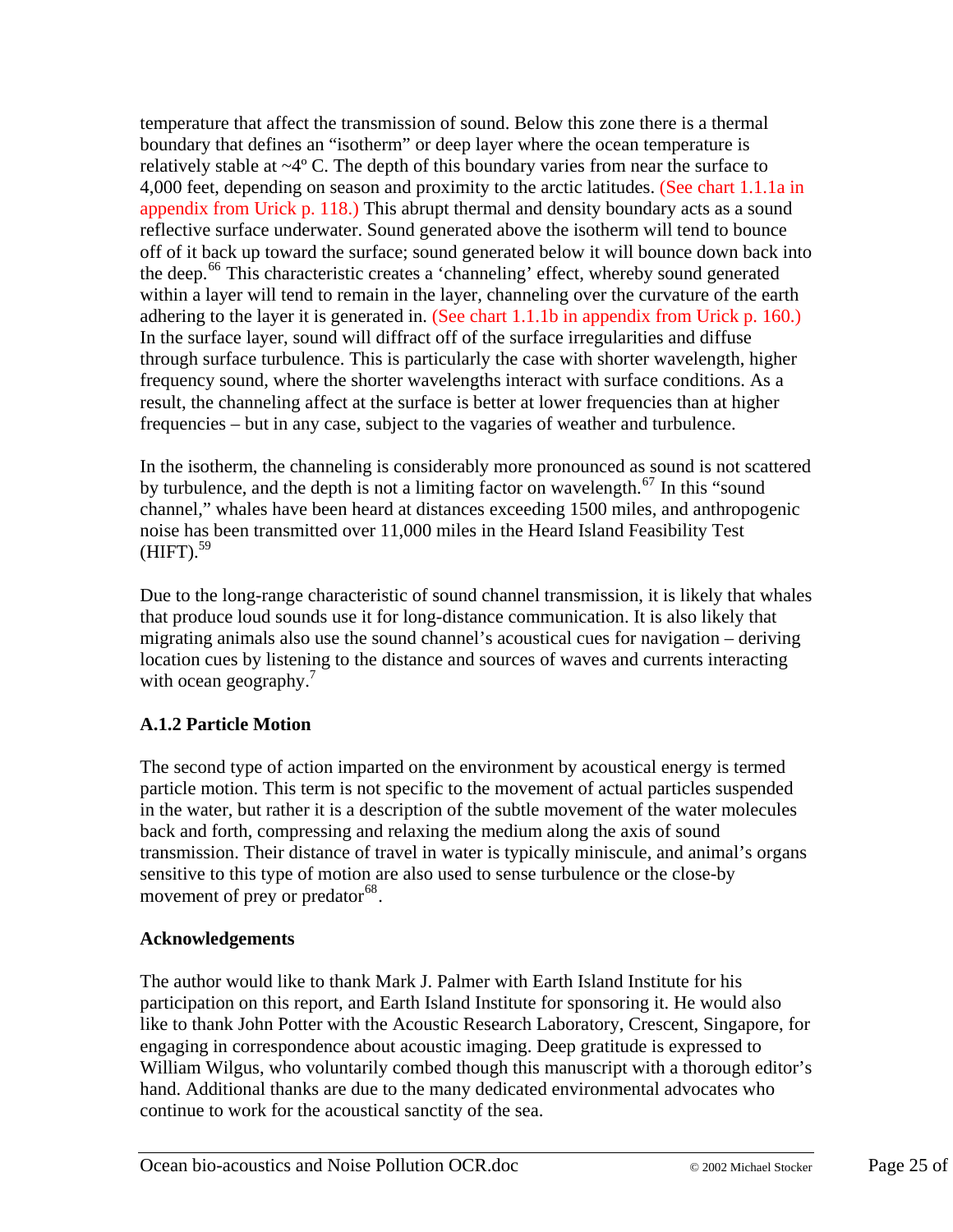#### **References**

Abbreviations:

JASA – Journal of the Acoustical Society of America JEB – Journal of Experimental Biology

<span id="page-25-4"></span><sup>5</sup> R.J. Urick "Principals of Underwater Sound" Ch. 7 "The noise background of the sea." Peninsula Publishing, Los Altos, CA 1983

- <span id="page-25-10"></span>Science Library.<br><sup>11</sup> Potter J.R. & Chitre, M.A. "Ambient noise imaging in warm shallow seas; second-order moment & model-based imaging algorithms" JASA 106(6) 1999
- 
- <span id="page-25-12"></span><span id="page-25-11"></span><sup>12</sup> Peter H. Rogers "What are fish listening to?" JASA Suppl. 1, Vol. 79 1986<br><sup>13</sup> J. Engelmann, W. Hanke, J. Mogdans & H. Bleckmann "Neurobiology: Hydrodynamic stimuli and the fish lateral line" 2000 Nature 408, 51 - 52
- <span id="page-25-13"></span><sup>14</sup> Tavolga, W.N., Wodinski, J. "Auditory Capacities in fishes. Pure tone thresholds in nine species of marine teleost." Bulletin of the American Museum of Natural History. V.126 177-240 p 133-145
- 
- <span id="page-25-15"></span><span id="page-25-14"></span><sup>15</sup> Otis, L.S., Cherf, J.A., Thomas, G.J. "Conditioned inhibition of respiratory and heat rate in goldfish."<br><sup>16</sup> Due to the speed of sound in water, lower frequency, longer wavelength sounds require either large tanks or pressure coupled apparatus to test. The former is often not available due to real-estate constraints; the latter does not accurately reflect true habitat conditions. Testing tanks that are constructed with parallel sides and bottom are also subject to specular reflections that would influence frequency linearity at
- <span id="page-25-16"></span><sup>17</sup> Alwynne Wheeler, J.W. Jones "Fishes" The New Larousse Encyclopedia of Animal Life 1981 p. 258<br><sup>18</sup> Edwin R. Lewis, Ellen L. Leverenz, William S. Bialek "The Vertebrate Inner Ear" CRC Press 1985

- <span id="page-25-19"></span><span id="page-25-18"></span><sup>20</sup> A.D. Hawkins. "The Hearing Abilities of Fish" Chapter 6 in "Hearing and sound communication in
- <span id="page-25-20"></span>fishes" 1981 ed. by William N. Tavolga, Arthur N. Popper, Richard R. Fay. Springer-Verlag. 21 Chapman, C.J., Sand, O. "Field studies of hearing in two specimens of flatfish *Pleuronectes platessa* (L.) and *Limanda limanda* (L.)" 1974 Journal of Comparative Biochemistry and Physiology V.47A p.371- 385 Provided a prosthetic "hearing aid" to a flounder and determined that its hearing would improve
- <span id="page-25-21"></span>10dB with a swim bladder. 22 Wever, E.G. "The evolution of vertebrate hearing" in "Handbook of Sensory Physiology" Vol. 1, 1974 Keidel, W.D. and Neff, W.D. eds. p. 423<br><sup>23</sup> Olav Sand "The lateral line and sound reception" Chapter 23 in "Hearing and sound communication in
- <span id="page-25-22"></span>fishes" 1981 ed. by William N. Tavolga, Arthur N. Popper, Richard R. Fay. Springer-Verlag.

<sup>&</sup>lt;sup>1</sup> Donald P. Love and Don Proudfoot "Underwater Noise Due to Marine Life" JASA Vol. 18 #2 Oct. 1946

<span id="page-25-1"></span><span id="page-25-0"></span><sup>&</sup>lt;sup>2</sup> Mark Schrope "Whale deaths caused by US Navy's sonar" Nature  $#415$ , Vol. 106. Jan 10, 2002

<span id="page-25-2"></span><sup>&</sup>lt;sup>3</sup> Potter J.R., Delory E "Noise sources in the sea and the impact for those who live there" Acoustics and Vibration Asia '98, Singapore, Nov.1998 4

<span id="page-25-3"></span> $4$  Decibel (dB) references in this document are expressed relative to  $1\mu$ Pascal per convention when referring to sound underwater. Decibels in an airborne environment are most commonly referred to relative to  $20\mu$ Pascals – the apparent threshold of human hearing. The numerical difference between these two references expressed in decibels is 26dB. For this reason, citations to underwater noise an sound sources may seem quite high for those most familiar with airborne sound level expressions. For a more thorough explanation of the numerical differences between underwater and airborne sound see M. Stocker "How Loud is the Navy Noise?" Earth Island, 2002

<span id="page-25-5"></span><sup>&</sup>lt;sup>6</sup> I. Dyer "The Song of Sea Ice and other Arctic Ocean Melodies" 1984 in "Arctic Technology and Policy"

<span id="page-25-6"></span>ed. I Dyer and C. Chryssostomidis. McGraw Hill<br>
<sup>7</sup> Clark, C.W. "Blue deep voices: Insights from the Navy's Whales '93 program." Whalewatcher vol.28 (1):<br>
6-11. 1994.

<span id="page-25-7"></span><sup>&</sup>lt;sup>8</sup> Hubert and Mable Frings "Animal Communication" 1977 Univ. of Oklahoma Press

<span id="page-25-8"></span><sup>&</sup>lt;sup>9</sup> R.J. Urick, 1983 (ref.<sup>5</sup>

<span id="page-25-9"></span><sup>&</sup>lt;sup>10</sup> S.S. Stevens, Fred Warshofsky "The Evolution of the Ear" 1965 in "Sound and Hearing" Time-Life

<span id="page-25-17"></span><sup>19</sup> Ibid. p. 27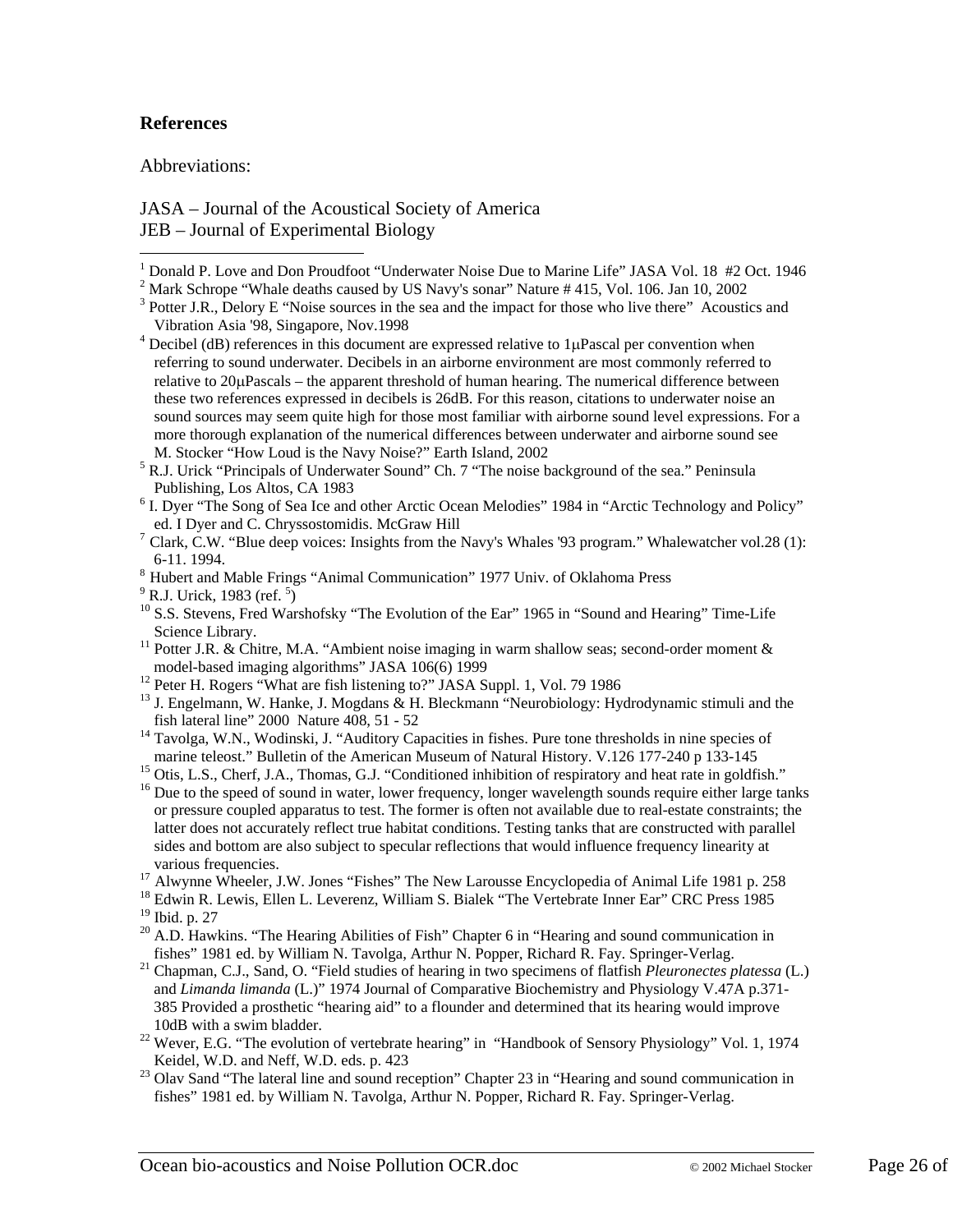<span id="page-26-0"></span><sup>24</sup> J. Engelmann, W. Hanke, J. Mogdans & H. Bleckmann "Neurobiology: Hydrodynamic stimuli and the

- <span id="page-26-1"></span>fish lateral line" Nature 408, 51 - 52<br>
<sup>25</sup> Olav Sand, 1981 (ref. <sup>23</sup>)<br>
<sup>26</sup> W.N. Tavolga "Mechanisms for directional hearing in the sea catfish (Arius felis)" 1977 JEB Vol. 67,<br>
Issue 1 97-115
- <span id="page-26-3"></span><sup>27</sup> B.L. Partridge, T.J. Pitcher "The sensory basis of fish schools: relative roles of lateral line and vision."<br>Journal of Comparative Physiology, 1980 vol. 135 p. 315-325
- <span id="page-26-4"></span><sup>28</sup> P.H. Cahn "Sensory factors in the side-to-side spacing of Tuna, *Euthynnus affinis*" 1970 U.S. Fisheries Bulletin vol. 70(1) p.197-204
- <span id="page-26-5"></span><sup>29</sup> R.D. McCauley, J. Fewtrell, A.J. Duncan et. al. "Marine Seismic Surveys: Analysis and Propagation of Air Gun Signals and Effects on Humpback Whales, Sea Turtles, Fishes and Squid." 2000, Curtin
- <span id="page-26-6"></span>University of Tech., Center For Marine Science and Technology Publication.<br><sup>30</sup> Andrew H. Bass "Listening in the dark: Behavioral and neural mechanisms of acoustic recognition in singing fish" JASA 2001 Paper delivered to
- <span id="page-26-7"></span> $\frac{31}{31}$  Arthur A. Myrberg Jr. "Underwater Sound – Its effects on the Behavior of Sharks" in "Sensory Biology of Sharks, Skates and Rays" 1978 Edward S. Hodgson, Robert R. Matherson eds. ONR:
- <span id="page-26-8"></span><sup>32</sup> Arthur A. Myrberg, Jr., Charles R. Gordon, and A. Peter Klimley "Rapid withdrawal from a sound source by open-ocean sharks" JASA 1978 Volume 64, Issue 5
- <span id="page-26-9"></span><sup>33</sup> Arthur N. Popper, Xiaohong Deng, John Ramcharitar, and Dennis M. Higgs "The enigma of fish ear diversity." Paper delivered to the December 2000 Acoustical Society meeting
- <span id="page-26-10"></span> $34$  Hubbard, S.J. "Hearing and the Octopus Statocysts" 1960 JEB v. 37
- <span id="page-26-11"></span><sup>35</sup> R.D. McCauley, J. Fewtrell, A.J. Duncan et. al. 2000. p 185 (ref. <sup>25</sup>) <sup>36</sup> Ibid. p 185
- 
- <span id="page-26-13"></span><span id="page-26-12"></span> $37$  Dimitri M. Donskoy, Michael Ludyanskiy, David A. Wright, "Effects of sound and ultrasound on Zebra Mussels" JASA April 1996 -- Volume 99, Issue 4. Paper delivered to ASA meeting. 38 H. Frings "Problems and Prospects in Research on Marine Invertebrate Sound Production and
- <span id="page-26-14"></span>Reception" 1964 in "Marine Bio-Acoustics" William N. Tavolga ed.
- <span id="page-26-15"></span> $39$  Laurence H. Field and Thomas Matheson "Chorodotonal Organs of Insects" Advances in Insect<br>Physiology 27. 1 - 228
- <sup>40</sup> Salmon, M, K Horch & GW Hyatt (1977) "Barth's myochordotonal organ as a receptor for auditory and
- <span id="page-26-17"></span><span id="page-26-16"></span>vibrational stimuli in fiddler crabs *Uca pugilator and U. minax*." Marine Behav. Physiol. 4:187-194 41 Michael Klages and Sergey I. Muyakshin, "Mechanoreception for food fall detection in deep sea scavengers" JASA 1999 Vo
- <span id="page-26-18"></span> $42$  John R. Potter and Teong Beng Koay, "Do snapping shrimp chorus in time or cluster in space? Temporal-spatial studies of high-frequency ambient noise in Singapore waters" Proceedings of the Fifth European Conference on Underwater Acoustics, ECUA 2000 Edited by P. Chevret and M.E. Zakharia,
- <span id="page-26-19"></span>Lyon, France, 2000<br><sup>43</sup> Lindberg, R.G. 1955 "Growth, populations dynamics and field behavior in the spiny lobster *Palinurus interruptus* (Randall) Univ. Calif. Publication in Zoology. V. 59
- <span id="page-26-20"></span><sup>44</sup> Hubert and Mable Frings "Animal Communication" 1977 Univ. of Oklahoma Press
- <span id="page-26-21"></span>45 Salmon, M. and J.F. Stout "Sexual discrimination and sound production in *Uca pugilator*" 1962 Zoologica V. 47 15 - 20 46 S.S. Stevens, Fred Warshofsky "The Evolution of the Ear" 1965 in "Sound and Hearing" Time-Life
- <span id="page-26-22"></span>Science Library.<br><sup>47</sup> Pumfrey, R.L. "Hearing" 1950 in "Physiological Mechanisms in Animal Behavior" 1950 Symposium of
- <span id="page-26-23"></span>the Society of Experimental Biology, Vol. IV Academic Press, N.Y. 48 Frings, H. and M. Frings. "Underwater sound fields and behavior of marine invertebrates." 1967 Marine
- <span id="page-26-24"></span>Bio-Acoustics. Tavolga W.N. ed. Oxford, UK Pergammon Press.
- <span id="page-26-25"></span><sup>49</sup> I'm not naming names here, but this study used glass pipettes to stimulate sea anemones with water pressure. In this paper, the researcher indicated that they could insert the pipette into the mouth of the anemone and inflate it until it burst. The comment on this observation was that the creature did not show
- <span id="page-26-26"></span>subtle response to being killed thus, so it probably needed robust stimulus to induce response.<br><sup>50</sup> "IUSS/ISR Program History" 2000 U.S. Navy website <http://c4iweb.spawar.navy.mil/pd18/pd18hist.htm>

<span id="page-26-2"></span>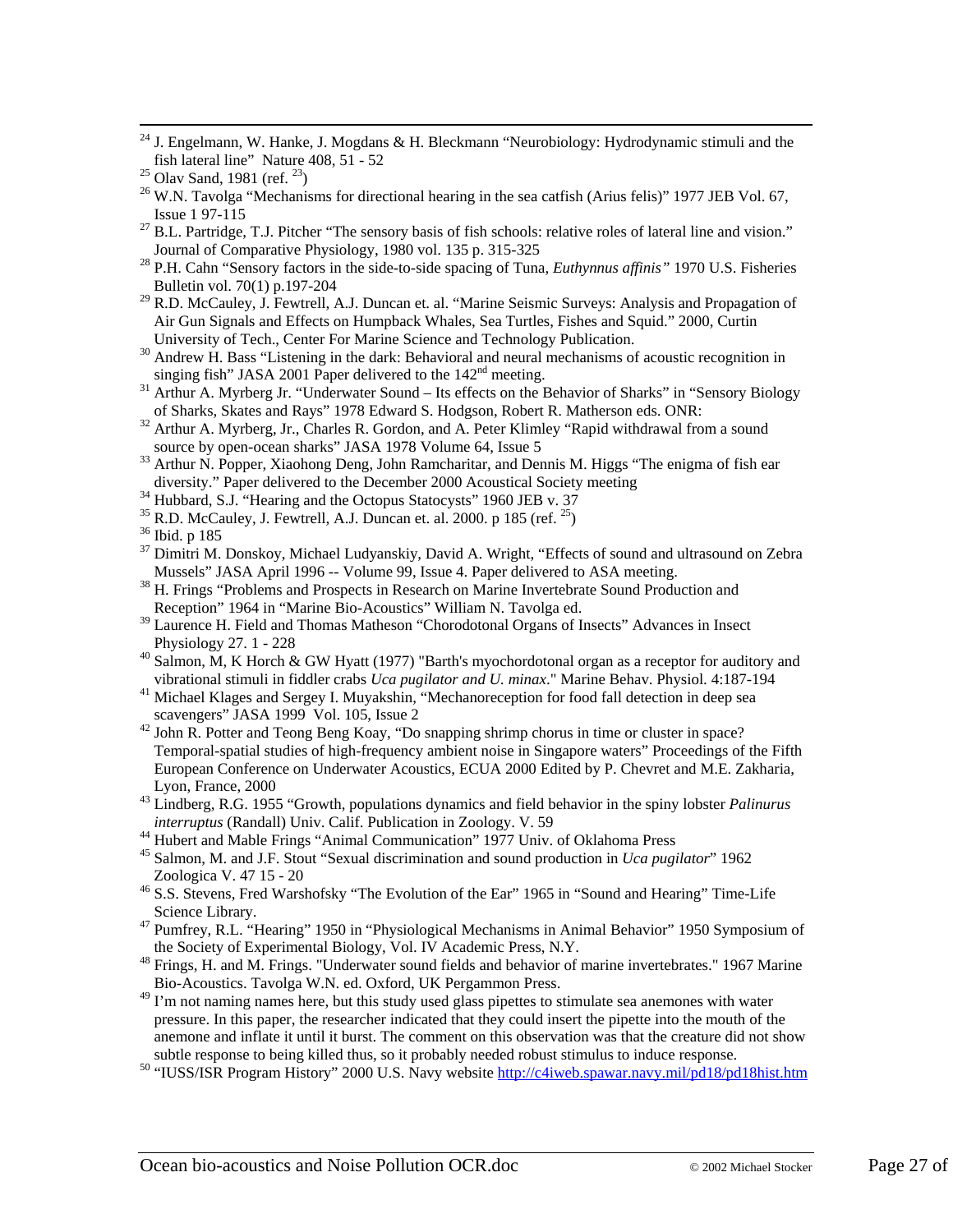- <span id="page-27-0"></span> 51 Anonymous, "Using Cold-War Technology to Study Distribution and Behavior of Large Whales Research Utilizing the Integrated Undersea Surveillance System (IUSS)" 1998. from the Whale Research Program at the Cornell Lab of Ornithology<br><sup>52</sup> R.J. Urick "Principals of Underwater Sound" Ch. 7 "The noise background of the sea." Peninsula
- <span id="page-27-1"></span>Publishing, Los Altos, CA 1983<br>
<sup>53</sup> Lloyd's Register of Shipping "World Fleet Statistics"
- 
- <span id="page-27-3"></span><span id="page-27-2"></span><sup>54</sup> Kenneth Chang, "Researchers Study Beluga Whales' Responses to Shipping Noise in Canadian Rivers" quoting Peter Scheifele, researcher, National Undersea Research Center at the University of Connecticut
- 
- <span id="page-27-4"></span>in St. Lawrence Seaway peak noise levels.<br><sup>55</sup> From Faruno company data sheets for commercial and industrial depth sounders and fish finders.<br><sup>56</sup> From Benthos company datasheets for industrial transponders, positioning an
- <span id="page-27-5"></span> $^{57}$  Department of the Navy "Final Environmental Impact Statement for SYRTASS/LFA Sonar" 2001
- <span id="page-27-7"></span><span id="page-27-6"></span>58 R.Reeves, R. Hofman,G.Silber, D.Wilkinsen "Acoustic Deterrence of Harmful Marine Mammal-Fishery Interactions" 1996 workshop proceedings. NOAA, NMFS
- <span id="page-27-8"></span>59<br>
George Iwama, Linda Nichol and John Ford "Aquatic Mammals and Other Species: Discussion Paper"<br>
1998 Salmon Aquaculture Review.
- <span id="page-27-9"></span><sup>60</sup> Arill Engås, Svein Løkkeborg, Egil Ona, and Aud Vold Soldal "Effects of seismic shooting on local abundance and catch rates of cod and haddock" 1996 Canadian J. of Fishing and Aquatic Science vol.53
- 
- <span id="page-27-11"></span><span id="page-27-10"></span><sup>61</sup> From Benthos company datasheets for industrial transponders, positioning and locating devices.<br><sup>62</sup> Victoria Kaharl "Sounding out the ocean's secrets" 1999 for the National Academy of Science "Beyond Discovery" progra
- <span id="page-27-12"></span><sup>63</sup> Australian Maritime College "Open Water Testing for PAX Fluid Systems" 2001 performance report from a low cavitation propeller in the Tom Fink Cavitation Tunnel. Non published.
- <span id="page-27-13"></span> $\frac{64}{100}$  C.L. Epifanio, J.R. Potter, G.B. Deane, M.L. Readhead and M.J. Buckingham "Imaging in the ocean with ambient noise: the ORB experiments" 1999 JASA 106(6) <sup>65</sup> An atmosphere is approximately 14.7 lbs./in.<sup>2</sup>
- <span id="page-27-14"></span>
- <span id="page-27-15"></span><sup>66</sup> See the `Critical Angle' of Snell's Law, wherein the refraction of sound in a layered medium is described in terms of the transmission velocity in each descrete layer. The dimension of a layer is a limiting factor on the transmission wavelength of the sound in that layer. If the wavelength of the sound at the intersection angle is greater than the thickness of the layer, the sound will reflect back into the layer. Due to the typical dimensions of ocean thermal layers, lower frequencies will tend to remain in the deep – and thicker – isotherm layer creating the 'sound channel' effect.
- <span id="page-27-16"></span> $\frac{a}{b}$  For a more thorough treatment of underwater sound transmission see R.J. Urick "Principals of
- <span id="page-27-17"></span>Underwater Sound" Peninsula Publishing, Los Altos, CA 1983<br><sup>68</sup> Peter H. Rogers, Thomas N. Lewis and Michael D. Gray "Startle reflex in fish" JASA Nov. 1995 Volume 98, Issue 5

#### ❖

About the author:

Michael Stocker is an acoustician, naturalist and technologist. He is currently writing **Hear Where We Are: Reawakening the Sensuality of Sound Perception**, a book exploring how sound affects our sense of placement and how humans and other animals use sound to connect with their surroundings.